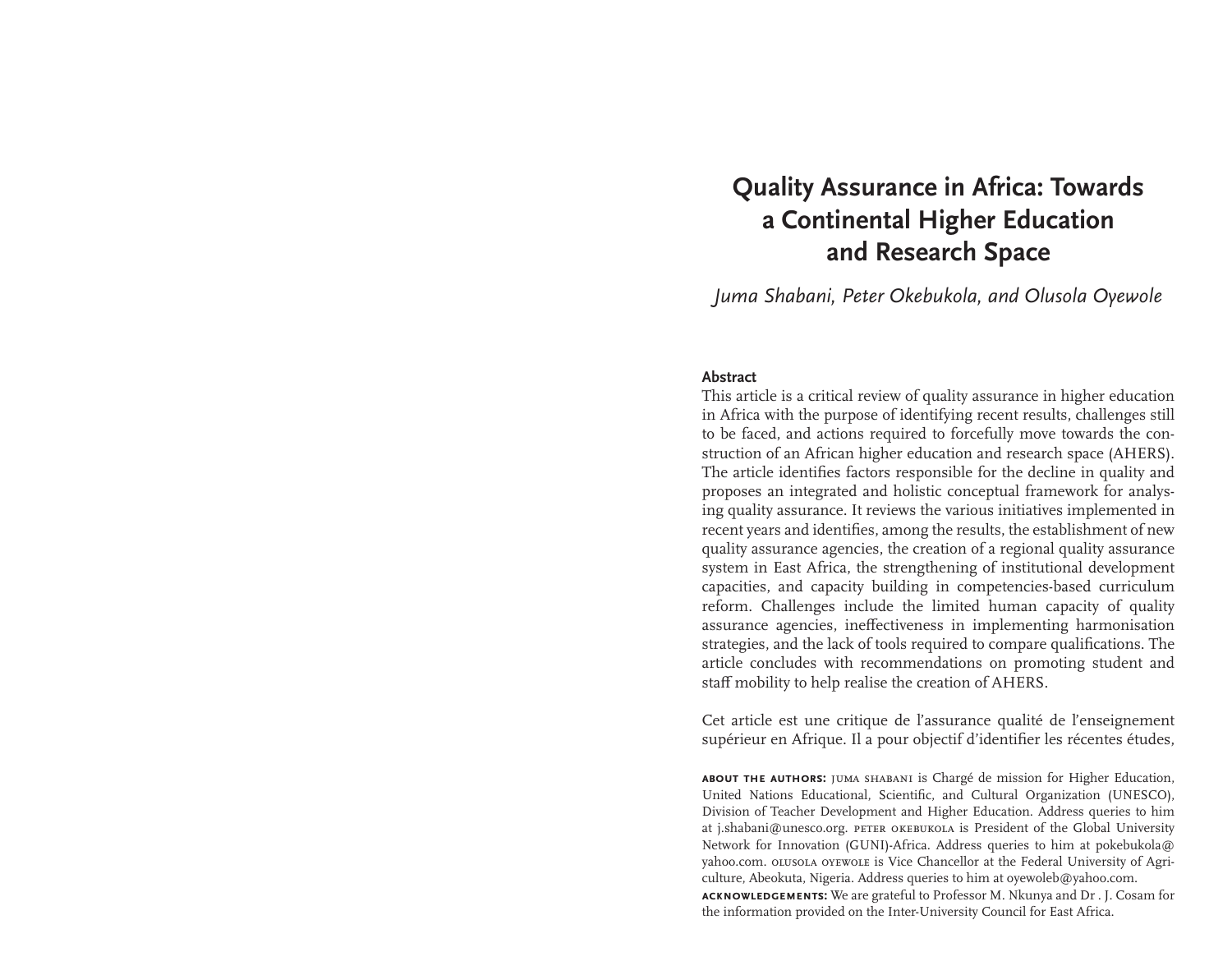les défis à relever, et les actions nécessaires pour provoquer la création d'un Espace Africain pour l'Enseignement Supérieur et la Recherche (AHERS). Cet article identifie les facteurs à l'origine du déclin de la qualité et propose un cadre théorique holistique complet pour analyser l'assurance qualité. Il critique les différentes initiatives mises en place ces dernières années et s'attarde plus spécifiquement sur la fondation de nouvelles agences chargées de l'assurance qualité, la création d'un système régional d'assurance qualité en Afrique de l'Est, le renforcement des capacités de développement des institutions, et le développement des capacités nécessaires pour établir une réforme des programmes axée sur les compétences. La capacité humaine limitée des agences d'assurance qualité, l'inefficacité quant à l'implémentation des stratégies d'harmonisation et le manque d'outils pour comparer les diplômes font partie des difficultés majeures. Nous terminons cet article en encourageant la mobilité des étudiants et des professeurs pour provoquer la création d'un Espace Africain pour l'Enseignement Supérieur et la Recherche.

#### **Introduction**

For various reasons, the quality of higher education in Africa has declined since the 1980s. By the mid-1990s, the level of quality had fallen so low that all stakeholders in higher education, including institutions, governments, and donors agreed on the need and urgency of taking sustainable actions to reverse this trend and revitalize higher education. This situation has been used as a rationale for the organisation of the 1998 World Conference on Higher Education by UNESCO and its partners.

Several initiatives have followed to implement the recommendations of that 1998 conference. They include: (a) the revision of the conventions for mutual recognition of degrees and periods of studies, (b) harmonisation of higher education programmes and qualifications, (c) establishment of quality assurance agencies, (d) and capacity building in the fields of quality assurance and teaching and learning in higher education.

The 2009 World Conference on Higher Education held in Paris adopted recommendations to accommodate the new dynamics of higher education and research in the service of social progress and development. These recommendations include: (a) expanding access to higher education while ensuring quality, equity, and relevance, (b) establishing and/or strengthening quality assurance systems and higher education and research spaces, (c) and promoting regional and international mobility of students and academic staff.

This article critically reviews progress made in implementing recommendations made at the 2009 World Conference on Higher Education relating to the quality of higher education and quality assurance regimes in Africa, identifies challenges faced in achieving these recommendations, and proposes some actions that should be taken to move forcefully forward in constructing an African higher education and research space.

The article first recalls the factors responsible for the decline in quality of higher education since the 1980s, briefly presents factors related to the rapid increase in student enrolments in Francophone countries, and reviews the poor quality of students admitted to some universities.

It then presents a conceptual framework for analysing quality assurance in higher education in an integrated and holistic way. It also discusses the relationships between the world university rankings and the quality of African universities with the related question of the quality of research and knowledge production.

The third part reviews the major initiatives that have been launched in the areas of quality assurance mechanisms, harmonisation of degrees and periods of studies, and mobility at national, regional, and continental levels. The fourth part identifies and analyses challenges that confront ongoing efforts to improve the quality and strengthen quality assurance systems and their implications for constructing the African higher education and research space.

Finally, based on the conclusions and lessons drawn from these four analyses, the fifth section proposes actions that will be required to deal with the challenges confronting the construction of the African higher education and research space.

## **The Quality of Higher Education in Africa**

Until the 1980s, higher education institutions in Africa competed favorably with their counterparts in other parts of the world. Stakeholders now agree that several factors have contributed to the decline in quality of higher education in Africa. These include:

- A decline in per-unit costs
- A rapid increase in student enrolments
- The poor quality of students admitted to universities
- Poor standards of academic and research infrastructure, including libraries and laboratories
- Inadequate pedagogic training of academic staff
- Poor governance
- Limited capacity of quality assurance mechanisms
- The absence of quality assurance agencies to create and enforce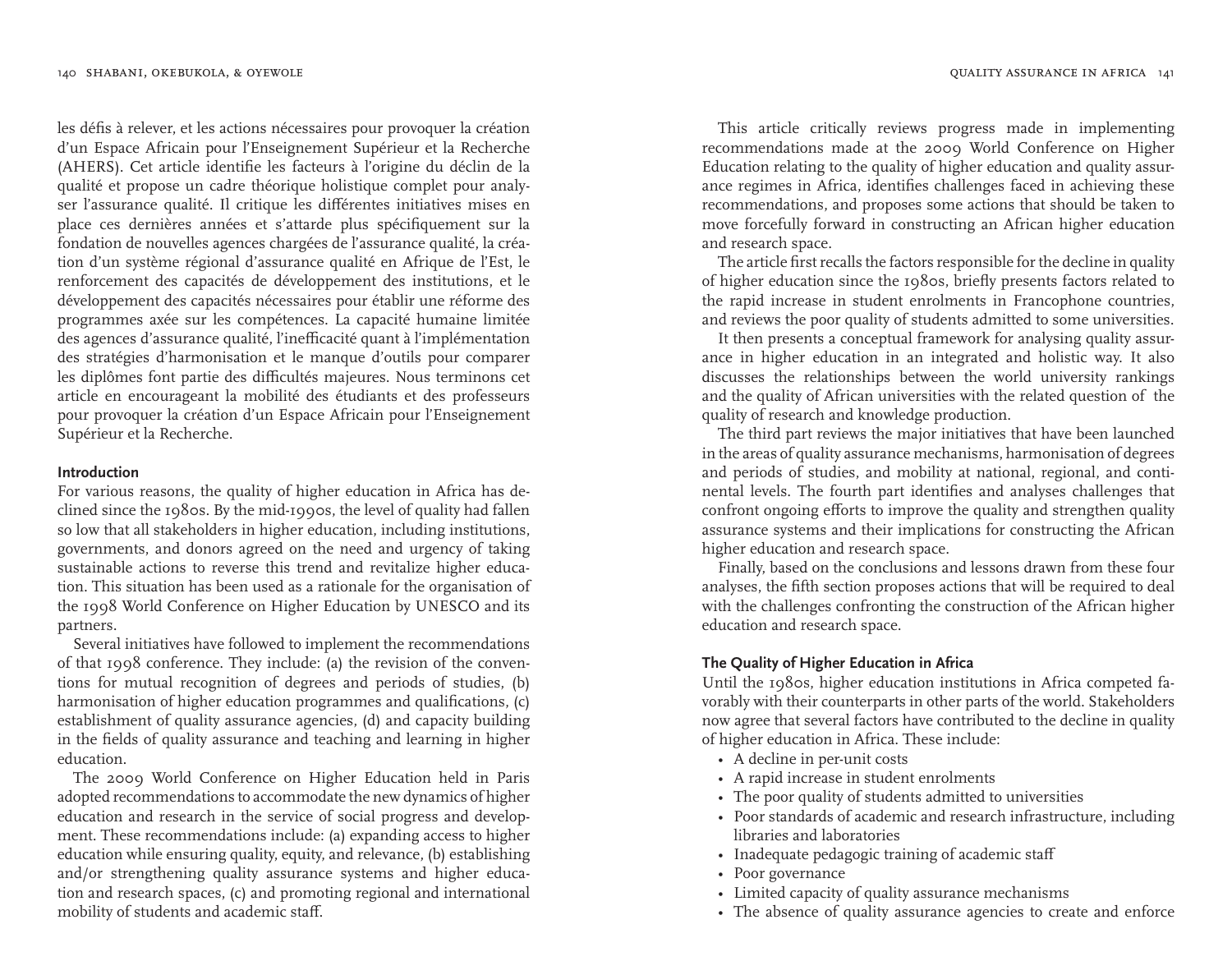mechanisms for ensuring quality.

• Frequent university closures mainly due to strikes (Materu, 2007; Shabani, 2013).

We illustrate the deterioration in the quality of higher education in Africa using two specific developments: (a) the rapid increase in student enrolments in Francophone countries, and (b) the poor quality of students admitted in some universities.

# *Increased Enrolments in Francophone Countries*

A rapid increase in the number of students in a university will necessarily erode the minimum quality standards related to students and teaching and learning processes unless such increases are accompanied by planned and purposeful measures to prevent such deterioration. In the case of the African Francophone countries that have experienced rapid student enrolments, the compensatory quality assurances have not simultaneously become operational. The result is deleterious changes in:

- The maximum teacher/student ratio for the class
- The minimum space allotted for each student in the classroom
- The number of laboratories and workshops and minimum number of equipment and textbooks available for use by each student (e.g., microscope-to-student ratio, computer-to-student ratio; student-tobook-ratio)
- Acceptable teaching-learning practices
- High-quality classroom interactions

Higher education policies implemented in Francophone African countries since the turn of the 21st century have allowed universities to admit students who do not meet minimum standards of quality and to allocate a significant portion of their budgets to student social support, including scholarships, accommodation, catering, transport, and health coverage.

In Senegal, for example, in 2012 the number of students at the Cheikh Anta Diop University of Dakar, the country's main university, has multiplied threefold between 2001 and 2012, growing from 24,776 to 75,240 students for a total carrying capacity of 23,253 students. This increase in enrolment has contributed to the deterioration of the student-to-teacher ratio, which stood in 2013 at one teacher per 47 students (UCAD, 2013), against the ratio of 15.6 students per teacher in the Organisation for Economic Co-operation and Development member countries (OECD, 2013).

In 2012, public universities in Senegal admitted 66% of new students and, according to the National Development Plan for Higher Education and Research for 2013-2017, this percentage will be maintained until 2015, then decline slightly to 65% until 2018 (CNAES, 2013a; PDESR, 2013).

Further complicating the question of quality in Senegal's higher education is the budgeting priority. Currently, 70% of the universities' operating budget is allocated to student social support, leaving limited resources with which to maintain minimum quality standards. The planned rate at which new students will continue to be admitted in the coming years will further reduce universities' capacity to assure the quality of the higher education they are providing.

Another example of the decline in quality of higher education in Francophone countries is provided by Mali. In 2008, the University of Bamako had about 80,000 students but fewer than 700 full-time teachers, almost 70% of whom were assistant lecturers who lacked PhDs. Furthermore, the university did not even have a central library (University of Bamako, 2008). In 2012, the number of students was so great that managing the university had become difficult. The government's decision was to split the University of Bamako into four autonomous universities, but this solution was only temporary, since the number of students is continuing to grow rapidly in each of the new universities. Indeed, by March 2014, the total student enrolments in the four universities had reached 122,250 (Sangala, 2014).

The situation is different in Anglophone countries where universities more strictly require that applicants meet minimum quality standards, and competition for admission is high. In Nigeria, for example, in 2007 at Osun State University, over 100,000 candidates applied for 500 available spaces; and in 2011, a total of 99,195 candidates applied to the University of Lagos. Only about 9,000 could be offered admission (Okebukola, 2014).

# *Quality of Students Admitted to Universities*

In some African countries, the quality of higher education is negatively affected by the inadequate preparation and academic skills of new students who are admitted to universities. Indeed, implementing the "Education for All" goals has led to a massive increase in primary school pupils, an enrolment "bulge" that is now impacting lower secondary schools and, consequently, to a shortage of teachers in these levels of the education. Certainly, this "bulge" will soon be straining the resources of the upper half of a secondary school system.

Indeed, in Sub-Saharan Africa, a third of the countries suffer from a shortage of teachers in primary education. In lower secondary schools, Sub-Saharan Africa alone accounts for almost half of the global teacher shortage (UNESCO Institute for Statistics, 2013). In addition to the teacher shortage, learning takes place in crowded classrooms, and some of the teachers do not master the subjects that they are expected to teach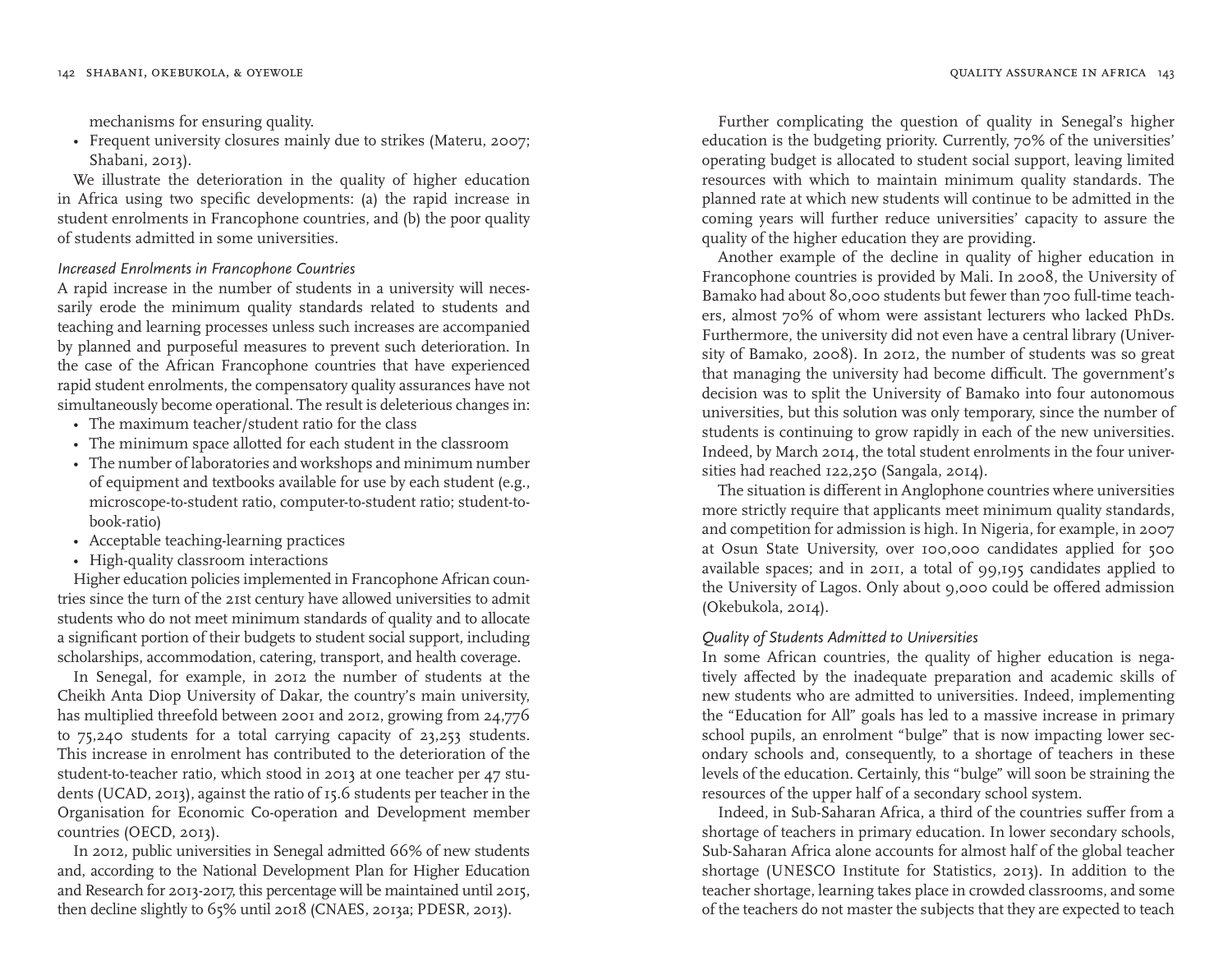as well as pedagogic techniques required to handle such large classes.

In East Africa and Southern Africa, regions that implement monitoring of learning achievements programmes, some countries show low levels of learning achievements; and the deficiencies accumulated since primary education persist to the university level (Spaull, 2013).

#### **A Quality Assurance Conceptual Framework**

#### *The Framework*

One of the major recommendations of the 1998 World Conference on Higher Education, reaffirmed at the 2009 World Conference on Higher Education, was to "pursue the expansion of access to higher education while ensuring equity, relevance, and quality." That recommendation highlighted the importance of capacity-building in quality assurance, and teaching, and learning as relevant strategies that could contribute effectively to the revitalisation and further development of higher education in Africa. On the other hand, through the Action Plan for the Second Decade of Education for Africa, the African Union Commission committed in 2006 to promoting quality assurance and to developing a higher education harmonisation programme.

As part of the follow-up to the Second Decade of Education in Africa, Okebukola and Shabani (2007) proposed a conceptual framework for analysing quality assurance in higher education in a holistic way. The framework takes into account the components of a higher education system, especially those related to inputs, processes, and outputs. It stresses that, once these system elements are identified, minimum standards must be defined for each component. These minimum standards will be harmonised and used in the process of developing the continental frameworks.

As shown in Figure 1, "Dimensions of Quality Assurance of Teaching and Learning in Higher Education," to assure the quality of teaching and learning, the input segment of the framework includes at least the students, teachers, non-teaching staff, managers, curriculum, facilities, finance, and instructional materials. Elements of the process segment cover teaching and learning processes, research, use of time and space, student services, community participation, and management. If these inputs and processes interact effectively, the output should include skilled and employable graduates who will also be responsible citizens, able to contribute to the economic and social development and the production of new knowledge.

For each element of the three segments (input, processes, and outputs), minimum standards must be defined. In an educational system, the minimum standard is the threshold value or benchmark



– Management

Figure 1. Dimensions of quality assurance of teaching and learning in higher education.

below which performance should not be deemed acceptable. Acceptable performance presents values above established minimums. The setting of minimum standards is important for a host of reasons. One of the most important is that such standards provide an objective measure for judging the performance of an education system. Second, they also provide an empirical basis for planning and budgeting. We ensure that minimum standards are attained through the quality assurance process (Okebukola, 2013; Okebukola & Shabani, 2012).

Meeting the challenges of quality assurance at the continental level includes (a) promoting the mutual recognition of degrees and periods of studies, and (b) enhancing the intra-African mobility of staff and students. Such goals require harmonising the minimum standards of higher education systems at the national and regional levels. Quality assurance processes will aid in attaining minimum standards by helping to improve the quality of inputs and processes of the quality assurance framework, including the employment of information and communication technologies.

#### *World University Rankings and the Quality of African Universities*

The quality of higher education teaching, learning, and research in African universities is determined from the quality of the elements of inputs, processes, and outputs identified in Figures 1 and 2 and measured on the basis of preestablished minimum standards. While ranking systems are not a completely satisfactory way of measuring quality, such systems provide helpful comparisons of achievement and reputation.

To improve the quality of Nigerian universities, the National Universities Commission of Nigeria launched its ranking scheme in 2001,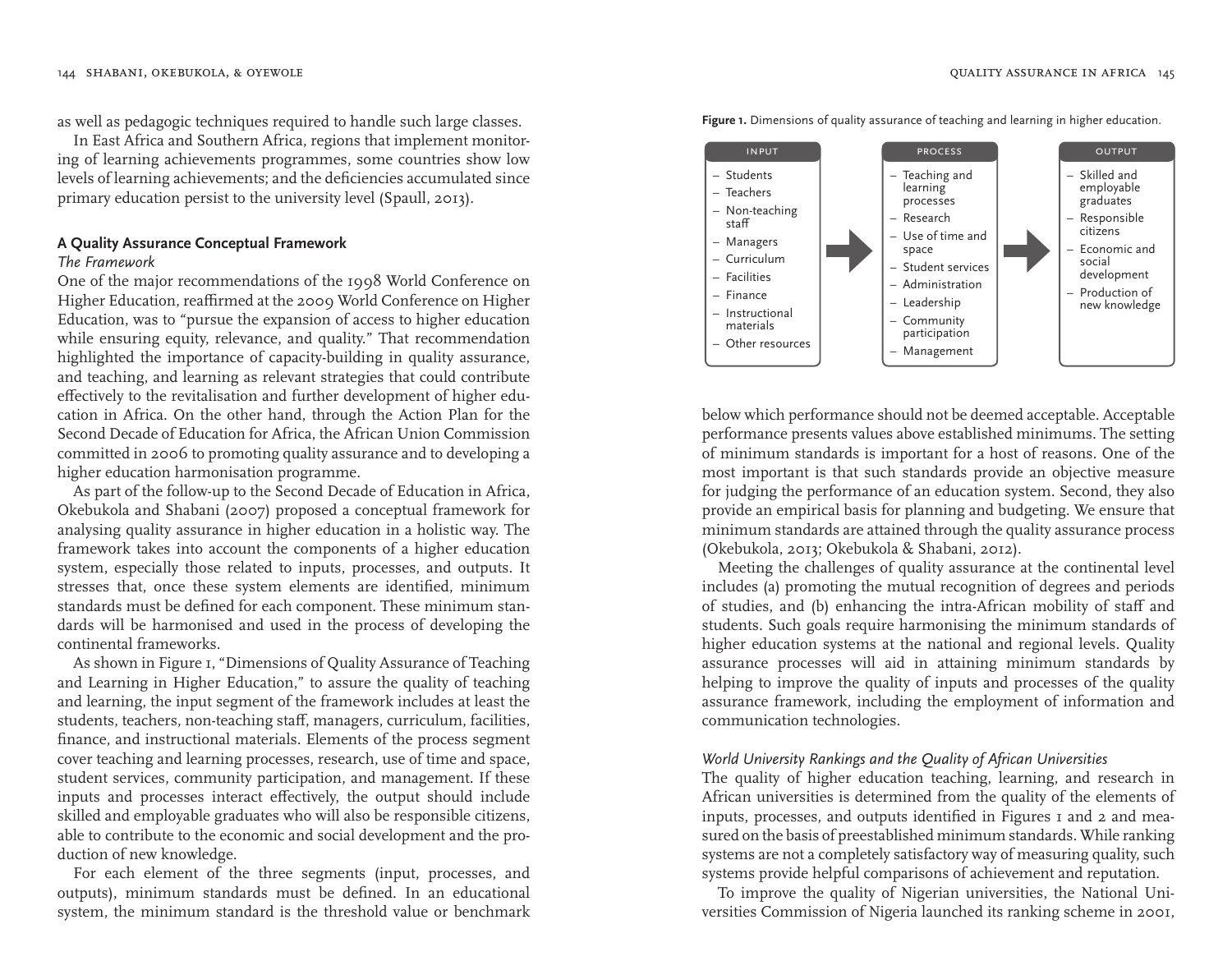using only one indicator: the programme accreditation score based on the results of the 1999-2000 national accreditation exercise. Since 1991 this commission conducts regular accreditation evaluations of university programmes to determine whether they comply with preestablished minimum academic standards.

The objective of this initiative was to provide university stakeholders in Nigeria and beyond with relevant information that could help them to make informed decisions on matters related to the quality of universities. Students could use university rankings to help them choose a university with programmes that aligne with their aspirations. University leaders could use rankings to identify areas of weakness to help plan necessary corrective measures. Employers could recruit candidates with appropriate job profiles, and the government could identify universities that could be elevated to the status of "centre of excellence."

With the emergence in 2002 of the world university rankings, a controversial debate has continued on the relationship that should exist between the quality of African universities and their presence in the global league tables. (For a detailed description of the three major global ranking schemes—the Academic Ranking of World Universities, the Times Higher Education ranking, and Webometrics ranking—see Okebukola, 2011a, and Mohamedbhai, 2012a.) In the 2012-2013 rankings, only three African universities, all of them from South Africa were ranked in the Times Higher Education and Academic Ranking of World Universities league tables. These are the Universities of Cape Town, Witwatersrand, and KwaZulu Natal. Webometrics ranked only two African universities in the top 500 universities in the world: the University of Cape Town and Stellenbosch University.

We take the position that there is no direct relationship between these three global university ranking systems and the quality of African universities. The chief reason for this lack of relevance is that the profile of universities involved in the global rankings schemes is very specific and their criteria and indicators are not related to those used in assessing the quality of teaching, learning, and research in African universities. Indeed, according to Marope, Wells, and Hazelkorn (2013, p. 14) rankings mainly focus on universities that "tend to be older (200+ years) established institutions with 25,000 students or more, 2,500 faculty or more, and with endowments of over US\$1 billion and annual budgets of more than US\$2 billion" (p. 14). Moreover, ranking schemes mainly measure universities' activities related to research outputs and, unlike quality assurance measures in African universities, do not give necessary attention to teaching, learning, and community services and to processes required to achieve the expected outputs.



As this profile shows, such criteria and indicators do not accommodate the current reality of African universities. For example, the selection criteria used by the Academic Ranking of World Universities published by Shanghai Jiao Tong University in China mainly focuses on research. Its indicators include: (a) alumni and staff who win Nobel Prizes and Fields Medals; (b) highly cited researchers in 21 broad subject categories; (c) articles published in *Nature* and *Science*; and (d) articles indexed in Science Citation Index-Expanded (SCIE) and Social Science Citation Index (SSCI).

However, it is now agreed that criteria and indicators used in global rankings can be adapted appropriately to enhance the quality of African universities. By 2004, for example, Nigeria had expanded its initial single-criterion ranking scheme to accommodate the criteria and indicators of the major world ranking schemes. The resulting new national ranking scheme with 12 indicators is now widely used by stakeholders in Nigeria and beyond. According to the National Universities Commission of Nigeria, the government of Nigeria has already improved learning and research facilities in public universities by about 30% since the national ranking was initiated in 2001 (Okebukola, 2011a).

#### *Quality of Research and Knowledge Production*

The quality assurance conceptual framework can also be used to analyse quality assurance of research. See Figure 2, "Dimensions of Quality Assurance of Research in Higher Education," for the inputs, processes and outputs of the system.

Minimum standards for research include the following: (a) the minimum score on research to be eligible for appointment or promotion; (b) the relevance of research to national socio-economic development, (c) the size of the research grant won through a competitive process; (d) the number of collaborative and inter-disciplinary research projects; (e)

**Figure 2.** Dimensions of quality assurance of research in higher education.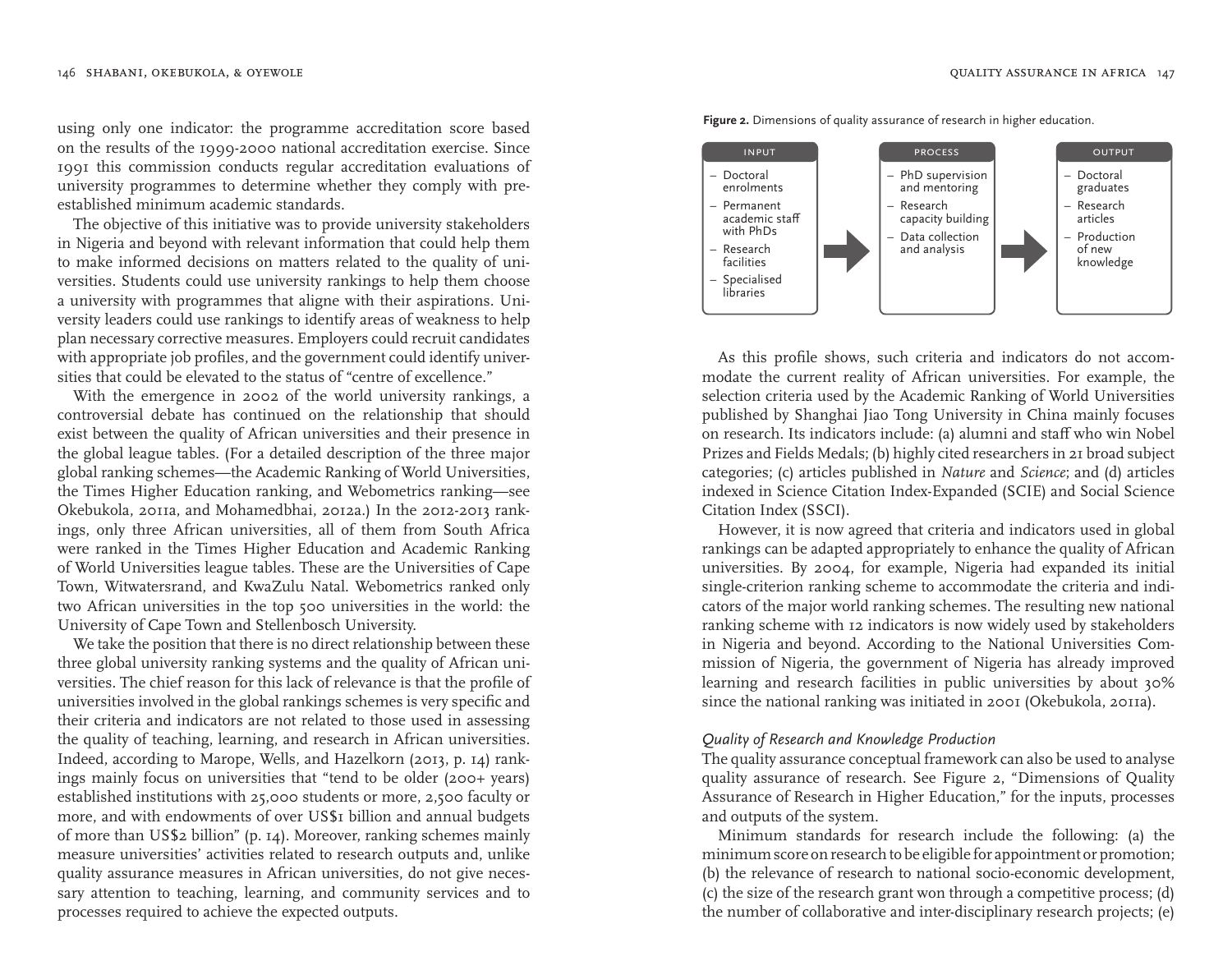the minimum number of articles published in reputable international journals; and (f) the registered patents and inventions indexed in global databases within the last 12 calendar months (Okebukola, 2013).

We agree that a country's ability to participate competitively in the knowledge economy society is related to the capacity of its universities in the production, reproduction, and dissemination of knowledge and its training of new generations of researchers who will continue the pursuit of knowledge production. Hence, there is a direct relationship between quality assurance of research and knowledge production.

In its National Development Plan: Vision 2030, South Africa has developed a set of indicators that should enable the government to achieve its higher education objectives, two of which are directly related to knowledge production: (a) increasing the number of PhD graduates per year from 1,421 in 2010 to 5,000 in 2030, and (b) the number of academic staff with a PhD from 36% of the total number of academics in higher education in 2010 to 75% by 2030.

Based on a detailed analysis of the growth rates of doctoral enrolments and graduates and academics with a PhD during 1996-2010 and current trends in the development of higher education in South Africa, Mohamedbhai (2012b) found that these targets unrealistic, especially since there is no evidence showing that they may be significantly improved.

#### **Quality Assurance Initiatives at the National Level**

During the last decade, several initiatives have been taken to improve the quality and quality assurance of higher education at the national, regional, and continental levels. These initiatives include the development of quality assurance agencies, the harmonisation of the higher education strategy and the construction of an African higher education and research space.

The first national quality assurance agency was established in 1962 in Nigeria. By 2012, 21 African countries had governmentally established quality assurance agencies, and a dozen other countries were at relatively advanced stages in achieving this goal. Only five Francophone countries in Sub-Saharan Africa have quality assurance agencies: Burundi, Cameroon, Mauritius, Senegal, and Rwanda. However, it should be noted that Francophone countries have reliable quality assurance mechanisms for the faculties of medicine implemented in collaboration with CAMES (Conseil Africain et Malgache pour l'Enseignement Supérieur; African and Malagasy Council for Higher Education). These are voluntary processes whereby external evaluation is conducted by experts provided by institutions and/

or regional and international networks. Indeed, in recent years, at least six faculties of medicine were evaluated with support from the International Conference of Deans and Faculties of Medicine of French-speaking countries (Conférence Internationale des Doyens et des Facultés de Médecine d'Expression Francaise; CIDMEF), a network of more than 130 medical schools in 40 countries. The World Health Organisation and the Conference of Rectors of Universities of West Africa and the Indian Ocean have also supported experts to conduct external evaluations of faculties of medicine in Francophone African countries. Quality assurance of faculties of medicine is one of CIDMEF's core programmes.

National quality assurance agencies were initially established to ensure the quality of programmes delivered by private institutions through the face-to-face mode. This mandate has gradually been expanded to include public institutions and other modes of delivery—in particular, online learning (Daniel & Uvalic-Trumbic, 2013; Shabani, 2013).

Currently, the national quality assurance agencies perform the following functions:

- Assess institutions and/or programmes
- Approve higher education public and private institutions
- Approve new academic programmes and higher education institutions
- Establish minimum academic standards
- Carry out annual performance reviews
- Monitor and accredit institutions and programmes

In some countries, these functions are limited to private higher education institutions. In other countries such as Nigeria and Ghana, the functions of quality assurance agencies are much larger and include, for example, the coordination of external examiners and approval of foreign institutions. The National Universities Commission of Nigeria is the only quality assurance agency that conducts university rankings (Okebukola & Shabani, 2012).

The responsibilities assigned to quality assurance agencies are revised periodically to include the new challenges facing the quality of higher education. In Kenya, for example, in 2013, the government established the Commission for University Education as a replacement for the Commission on Higher Education, which had acted as the national quality assurance agency since 1985. The Commission for University Education has been entrusted with broader functions, including advising the government on university education policy.

The government has also created three new bodies that should contribute to the promotion of quality assurance in Kenya. These are: (a)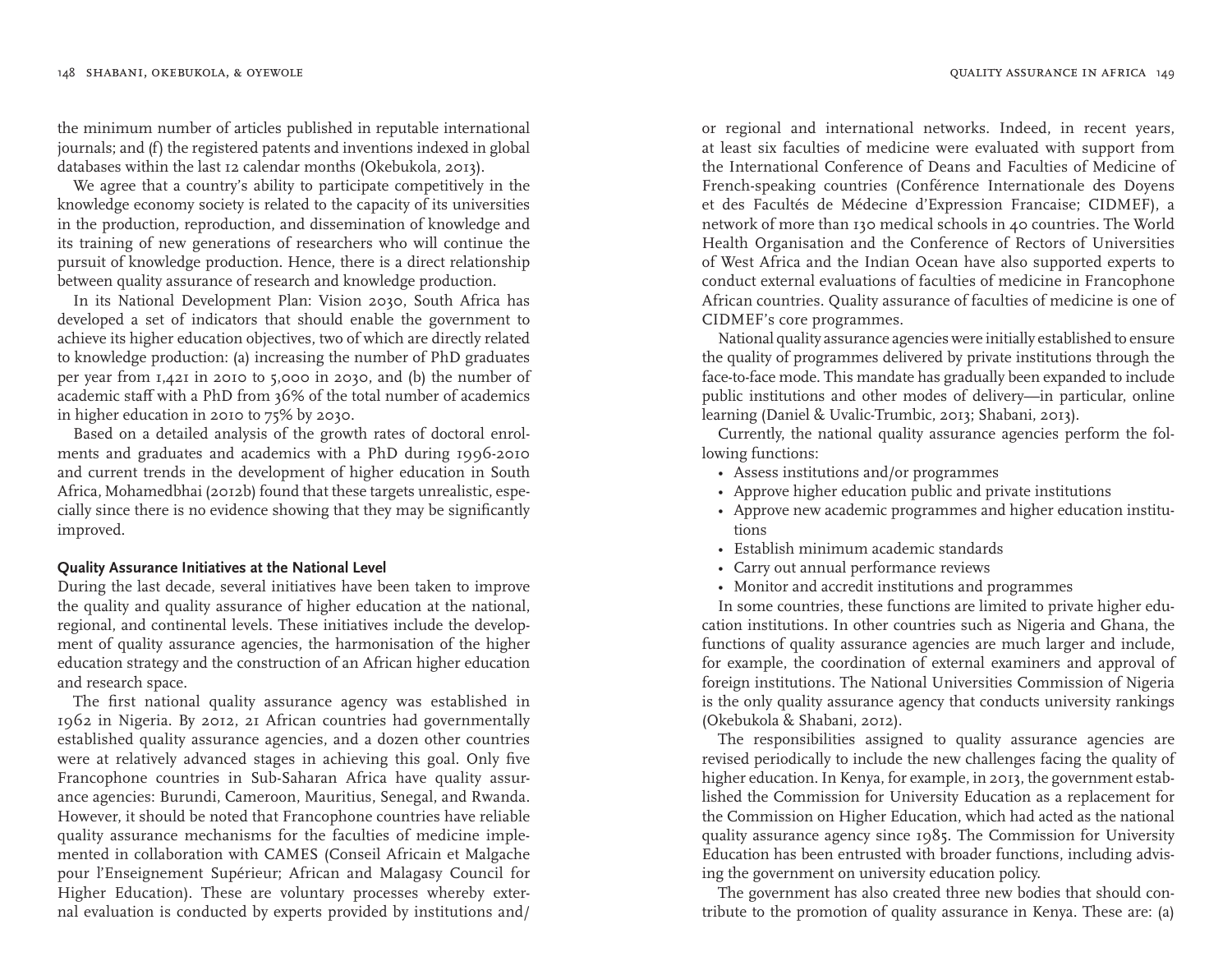the Universities Funding Board, to coordinate the financing of universities; (b) the Kenya Universities and Colleges Central Placement Service, to handle admissions to public universities and colleges; and (c) the Technical and Vocational Education Funding Board, to coordinate the funding of that sector (University Act, 2012).

Several African countries are planning to expand the carrying capacity of their higher education systems to achieve the goal of increasing their higher education participation rate. Quality assurance agencies in countries where they exist will be challenged to undertake accreditation of the new programmes and institutions. It is also anticipated that countries without such agencies will be under pressure to establish them in order to ensure that the new institutions meet the minimum standards required to participate in mobility schemes at regional and continental levels. In both cases it will be necessary to strengthen the human and institutional capacities of the quality assurance agencies.

#### **Quality Assurance Initiatives at the Regional Level**

At least two regional organisations are actively involved in quality assurance in Africa. These are the African and Malagasy Council for Higher Education (CAMES) and the Inter-University Council for East Africa (IUCEA).

## *The African and Malagasy Council for Higher Education (CAMES)*

The African and Malagasy Council for Higher Education (Conseil Africain et Malgache pour l'Enseignement Supérieur; CAMES) was established in 1968, with the main objective of harmonising and coordinating higher education policies and programmes in the 19 member countries. These countries are, in alphabetical order: Benin, Burkina Faso, Burundi, Cameroon, Central African Republic, Congo, Democratic Republic of Congo, Equatorial Guinea, Ivory Coast, Gabon, Guinea, Guinea Bissau, Madagascar, Mali, Niger, Rwanda, Chad, Senegal, and Togo.

Currently, CAMES implements three quality assurance programmes. These are the Licence-Master-Doctorate (LMD) reform; the programme on the mutual recognition of degrees, and the capacity-building programme in quality assurance.

*1. The Licence-Master-Doctorate (LMD; also Bachelor/Master/Doctorate) Reform.* This reform began in Europe in 1999 with the adoption of the Bologna Declaration, which launched the Bologna Process. This reform had the goal of making academic degree standards and quality assurance standards more comparable and compatible throughout Europe by 2010. Its main priorities are: (a) the introduction of the three-stage degree system, (b) compatible measures of quality assurance, and (c) recognition of qualifications and periods of studies (European Ministers of Higher Education, 2001; 2003). In 2005 the heads of states of the Central African Economic and Monetary Community (Communauté Économique et Monétaire de l'Afrique Centrale; CEMAC) adopted a declaration affirming the establishment of a space for higher education, research, and vocational training that would include the implementation of the LMD reform (CEMAC, 2005). The six member countries are Cameroon, Central African Republic, Congo, Gabon, Equatorial Guinea, and Chad. The CAMES Council of Ministers adopted a resolution in 2006 on the transition to the LMD system in all its member states (CAMES, 2006). This resolution entrusted to CAMES academic bodies the responsibility of setting up, under the guidance of the CAMES secretary general, appropriate mechanisms for the supervision, monitoring, and evaluation of the proposed reform.

In 2007, the Council of Ministers of the West African Economic and Monetary Union (Union Économique et Monétaire Ouest Africaine; UEMOA) adopted a resolution that commits its member states to adopt the LMD system (UEMOA, 2007). The eight members of UEMOA are, in alphabetical order: Benin, Burkina Faso, Ivory Coast, Guinea Bissau, Mali, Niger, Senegal, and Togo.

The implementation of these initiatives is not coordinated. Indeed, although all of the UEMOA member countries belong to CAMES, the resolution on the LMD reform in the UEMOA countries does not refer to the same resolution adopted by all the CAMES member states. It also does not recognise the responsibility assigned to the CAMES academic bodies. We agree that CAMES should also have been assigned the role of overseeing the implementation of the decisions and resolutions of all these LMD reforms. Such a step would have helped to ensure synergies and facilitate the exchange of good practices between the three initiatives.

Currently, the implementation of the LMD reforms faces major challenges mainly due to: (a) the uneven involvement of the stakeholders in the reform processes, in particular students and administrative staff in universities, (b) the lack of quality assurance mechanisms, (c) the absence of the tools required to promote transparency and fairness in assessing degrees and periods of studies, and (d) the lack of measures to ensure the comparability and compatibility of degrees. Essential tools include credit transfer and accumulation systems, information centres on the recognition of degrees and periods of studies, and diploma supplement, a document issued by a higher education institution to provide a description of the qualification in an easily understandable way, espe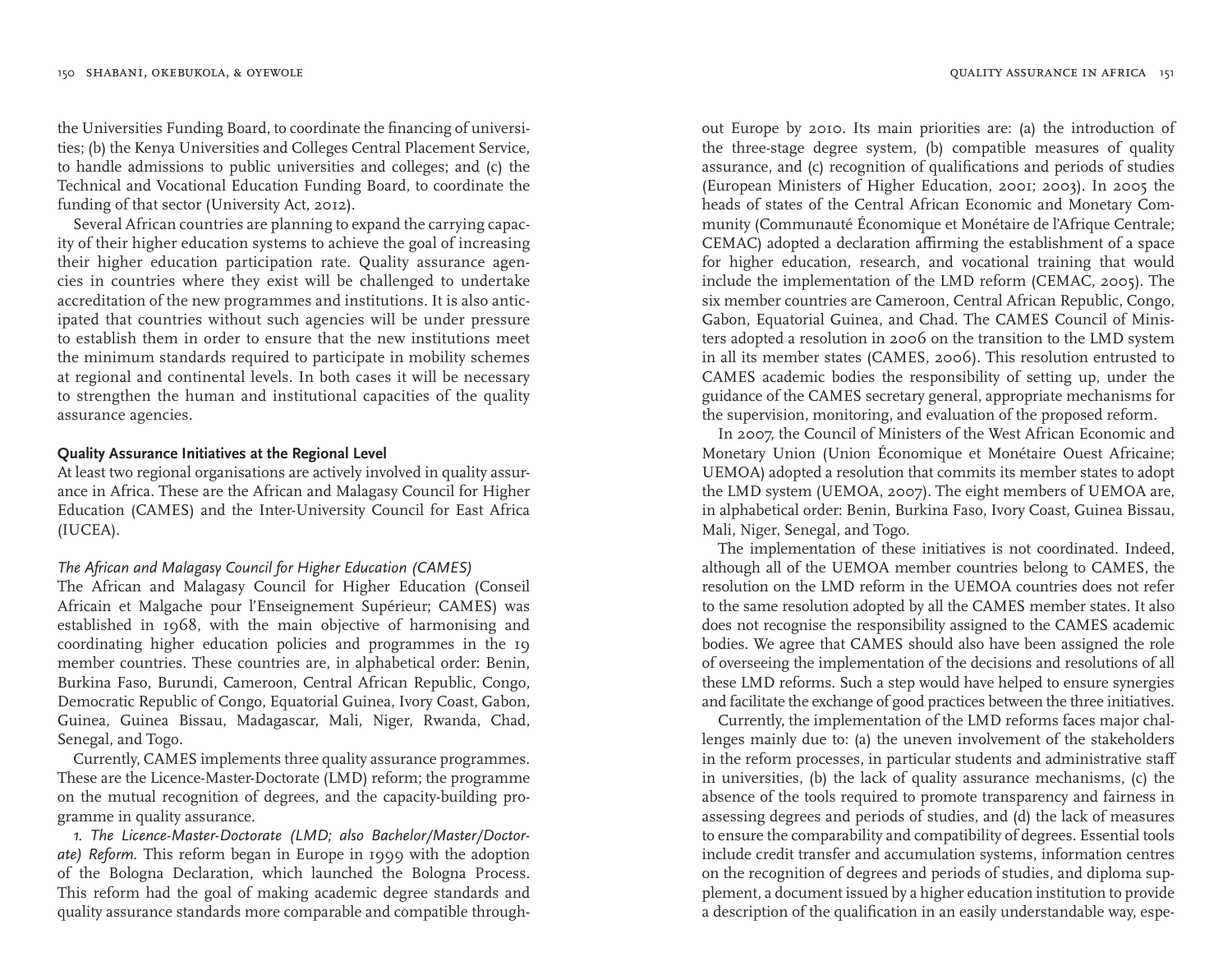cially for employers and institutions located outside the country where the qualification was issued. All of these tools are explicitly provided for in the resolution adopted by the UEMOA member states.

Generally, implementing the LMD reform takes place in an atmosphere of tension between students and university administrators, most likely because they do not have a common understanding of this reform. However, it is worth mentioning that the Ministry of Higher Education and Research of Senegal organised a national consultation in April 2013 in which all of the stakeholders considered the future of higher education, including the LMD reform. Seventy-eight recommendations were adopted by consensus (CNAES, 2013b).

In the area of research, since the launch of the LMD reform, the Cheikh Anta Diop University of Dakar (Université Cheikh Anta Diop; UCAD) has established seven doctoral schools organised to provide the LMD sequence of degrees. Other universities in the CAMES member countries are at various stages in the creation of such schools. These doctoral schools are now promoting the internationalisation of higher education in Africa by admitting students from other countries in the region. For example, the UCAD's doctoral school of mathematics and computer science closely collaborates with the African Institute for Mathematical Sciences (AIMS-Senegal) in supervising PhD students. AIMS-Senegal was established in 2011 in Mbour, Senegal, to provide PhD training programmes in mathematics in Africa and beyond. As of 2013, AIMS-Senegal had already admitted 48 students from 20 African countries (AIMS, 2013).

*2. The Programme on Mutual Recognition of Higher Education Degrees.*  A convention on mutual recognition of higher education degrees in the CAMES member states was signed in 1972 in Lomé, Togo. The ratification of this convention led to the establishment of a programme on mutual recognition of higher education qualifications (CAMES, 2007a).

As originally established, the evaluation of applications for recognition of degrees was conducted every two years by experts from CAMES member states and partner organizations through regional workshops. Since 2009, these workshops have been held annually. By September 2013, this programme had organised 27 workshops and recognised 918 degrees out of 1,242 applications, constituting a success rate of 73.91% (CAMES, 2013a). Evaluations for recognition of periods of studies are not part of this programme. Thus, universities receiving applications for recognition of studies independently decide whether to recognise the periods of studies completed by the applicants.

In 2006, a resolution of the CAMES Council of Ministers has assigned to this programme the responsibility for accreditation and

quality assurance in the CAMES member states. However, in 2007, the Council adopted a new framework for the recognition of degrees that takes the LMD reform into account (CAMES, 2007b). This framework was revised in 2012 and again 2013 (CAMES, 2013b). We agree that the current CAMES Special Colloquium document on the recognition of foreign qualifications, adopted in 1993 in Niamey, Niger (CAMES, 1993) must be revised to accommodate the LMD system.

*3. The Programme on Capacity Building in Quality Assurance.* Since 2007, in collaboration with the Association of African Universities and the Francophone Universities Agency, CAMES implements a series of annual workshops aimed at building the capacity of higher education stakeholders in quality assurance. By September 2013, the programme had trained 246 member participants on issues related to quality assurance, including quality assurance procedures, the evaluation of higher education and research institutions, the implementation of the new framework for the recognition of degrees, and the quality assurance of private higher education institutions.

The main actors trained include rectors of universities, directorsgeneral of higher education institutions and services, academic staff, researchers, and administrative staff involved in the management of quality assurance.

#### *The Inter-University Council for East Africa (IUCEA)*

Following the collapse in 1977 of the former East African Community that had established the Inter-University Committee in 1970 in Kampala, Uganda, for the purpose of promoting university cooperation, Vice-Chancellors of the Universities of Nairobi in Kenya, Dar es Salaam in Tanzania, and Makerere University in Uganda met in 1980 in Nairobi, Kenya, to discuss future cooperation prospects between their respective institutions. Subsequently, they signed a memorandum of understanding that led to the establishment of the Inter-University Council of East Africa with headquarters in Kampala. This memorandum spells out IUCEA's objectives, functions, institutional set-up, systems of governance, and management. The IUCEA implemented its activities satisfactorily until 1992 when its financial resources had declined significantly, making it impossible to carry out collaborative activities. Six years later in 1998, IUCEA commissioned a study undertaken by the Commonwealth Higher Education Management Services (CHEMS) with a view to developing a viable strategy for expansion and sustainability of IUCEA.The report of this study was completed in March 1999 (IUCEA, 2014). Following the recommendations of the CHEMS report, the Governments of Kenya, Tanzania and Uganda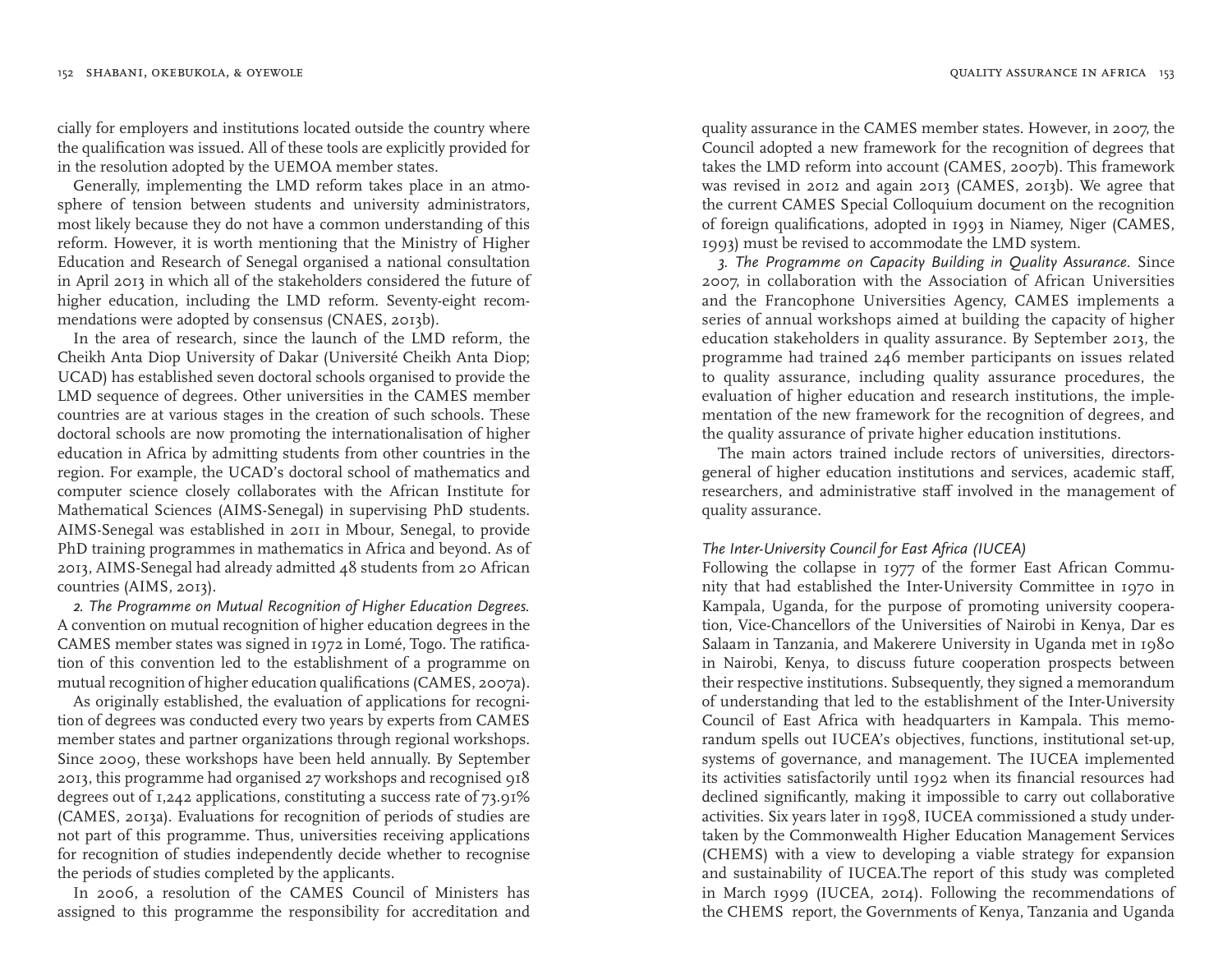decided to undertake activities aimed at revitalizing the IUCEA. In September 2002, the ministers responsible for higher education of these three countries signed a Protocol replacing the 1980 memorandum and making the IUCEA a legal body of the new East African Community, which had been reestablished in 2000.

In 2009 the East African Legislative Assembly enacted the IUCEA Act-2009 to integrate IUCEA into the East African Community (EAC) operational framework.The IUCEA has the responsibility for ensuring internationally comparable standards in the five partner states of the East African Community: Burundi, Kenya, Rwanda, Tanzania, and Uganda. In 2013, IUCEA had 96 member institutions including public and private universities, university colleges, and other degree-awarding institutions. Since 2005, the IUECA had developed a regional quality assurance system which initially involved Kenya, Tanzania, and Uganda. The initiative was extended to Burundi and Rwanda in 2008, after the two countries had joined the East African Community in 2007.

The process of developing this system went through the following steps:

- Information visit of quality assurance stakeholders from the EAC Partner States to Europe to learn about issues of quality assurance from the experience of Germany and the Netherlands
- Organisation of national and regional dialogue forums
- Development of a quality assurance handbook, *A Road Map to Quality: Handbook for Quality Assurance in Higher Education*, in cooperation with the German Academic Exchange Service (DAAD) and the German Conference of Rectors
- Capacity building in quality assurance in universities, quality assurance agencies, and at the national level using that handbook

The handbook is the chief implement for developing a regional quality assurance system. It instructs quality assurance trainers and reviewers who are now instrumental in strengthening the capacity of quality assurance units in member institutions. By 2013, hundreds of university staff had been trained in 70 pilot universities on issues of quality assurance and the use of the handbook, thus preparing them to serve as experts in coordinating quality assurance activities in their respective universities. In addition, 80 peers have been trained to participate in peer review exercises with a focus on developing quality improvement plans by the universities that had been reviewed.

The handbook is applied through pilot programme evaluation under the guidance and technical coordination of IUECA and national quality assurance agencies (Nkunya & Cosam, 2012; Shabani, 2013). The handbook is divided into four independent but complementary volumes: Volume 1: *Guidelines for Self-Assessment at Programme Level*; Volume 2: *Guidelines for Self-Assessment for External Assessment at Programme Level*; Volume 3: *Guidelines for Self-Assessment at Institutional Level;* and Volume 4: *Implementation of a Quality Assurance System.*

Capacity-building training workshops on quality assurance issues and the use of the handbook are held periodically, both at national and regional levels under the coordination of national quality assurance agencies and the IUCEA respectively. The training needs are identified at the national level by member institutions and at the regional level by IUCEA through the regional capacity-building programme. At the regional level, trainings are conducted through annual East African Higher Education Quality Assurance Network Forums and training workshops that are structured through a specific period of time. As an example, the training on basic quality assurance runs through a period of 18 months comprising three fulltime workshops of 7 to 10 days. During that period, trainees continue to undertake various assignments at their home institutions related to self-assessment at the programme level.

An external evaluation of the initiative conducted in 2010 by a team of three international experts drawn from Africa, Europe, and Latin America showed that the initiative has achieved four significant results:

- Raising the awareness of the major quality assurance stakeholders
- Training quality assurance trainers and reviewers
- Establishment of quality assurance units in universities
- Acceptance of the principle of regular curriculum reviews (Lemaitre, Matos, & Teichler, 2011)

The evaluation also recommended enhancing the participation of higher education and quality assurance stakeholders in the various quality assurance processes by incorporating stakeholders' perspectives—for example, in the definition of the minimum standards and the identification of learning outcomes.

Currently, all the stakeholders agree that the regional quality assurance system in the East African Community as established is operational. The IUCEA is committed to improving its performance and enhancing its effectiveness.

Since the signing of the East African Common Market Protocol in 2009, IUCEA has the responsibility of implementing the higher education provisions of this protocol's Article 11, in particular the mutual recognition of qualifications and harmonisation of curricula (East African Community, 2009). The process of developing a regional harmonisation mechanism began in 2010 with the original goal of being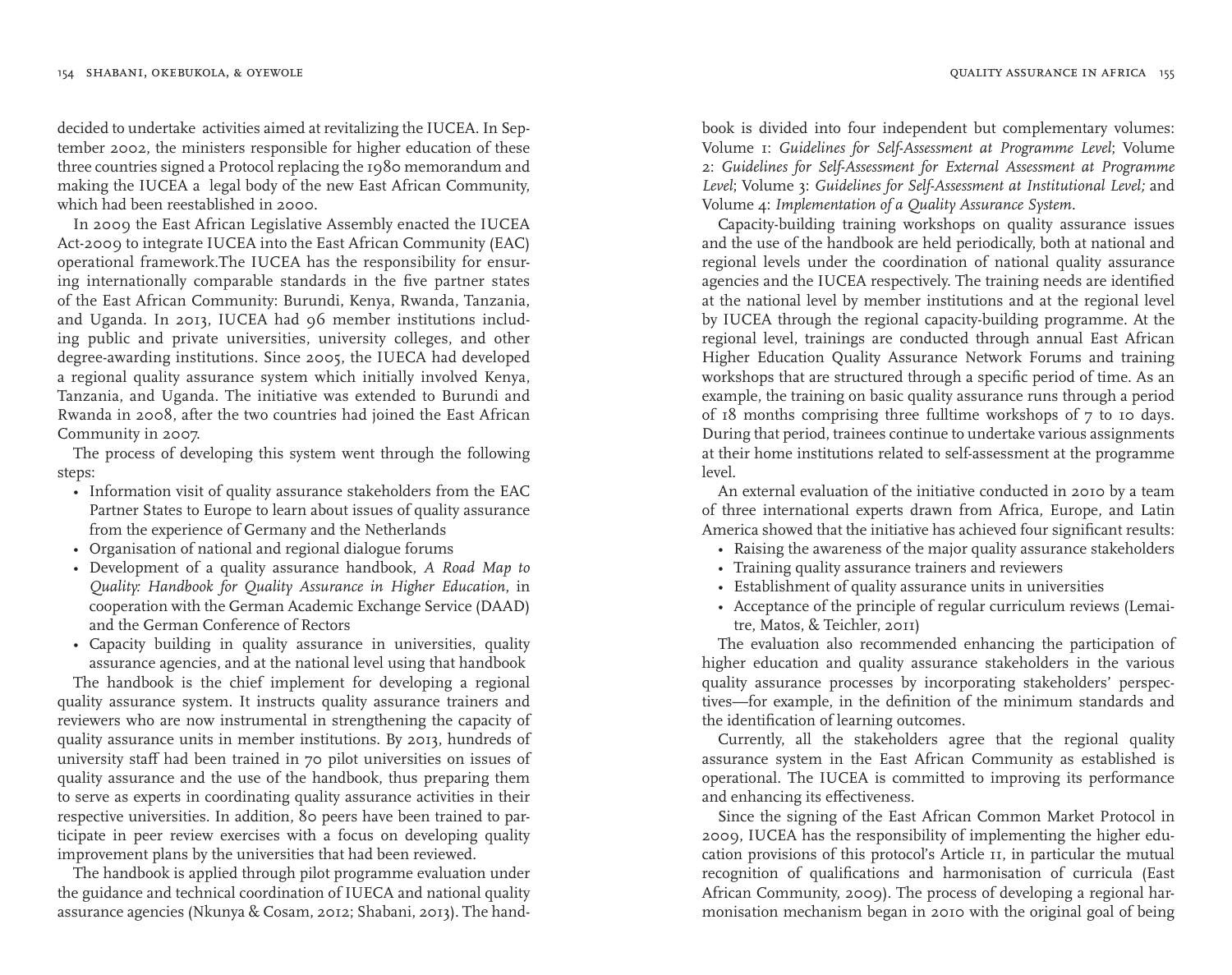completed by 2015. It requires at least the establishment of a regional qualifications framework and a credit transfer and accumulation system, projected respectively for 2014 and 2015 (Nkunya, 2014).

In addition to the delay already experienced, several other factors indicate that the expected results for the harmonisation mechanism will not be achieved within the planned deadlines. According to Nkunya (2013), these include: (a) some countries' resistance to change, (b) disparities in existing curricula, (c) variations in the quality of teaching and learning, (d) budget cuts, and (e) delays in countries' payment of their financial contributions to IUCEA.

# **At the Continental Level**

We discuss four organisations that are involved in the design and implementation of quality assurance initiatives. They are the United Nations Educational, Scientific and Cultural Organisation; the Association of African Universities; the African Union Commission, and the Association for the Development of Education in Africa.

# *The United Nations Educational, Scientific and Cultural Organization (UNESCO)*

UNESCO provides technical and financial support to organisations involved in quality assurance enhancement in Africa, including the African Union Commission, the Association of African Universities, the African Quality Assurance Network, and CAMES. It also directly implements capacity-building activities in quality assurance and teaching and learning in higher education through its cluster offices in Harare, Zimbabwe, and Bamako, Mali.

Since 2006, UNESCO and its partners have organised five international conferences, originally designed as annual events. The first three were held annually (Nairobi, 2006; Dar es Salaam, 2007; and Dakar, 2008), followed at two-year intervals for the fourth and fifth (Bamako, 2010; and Abidjan 2012). The sixth conference is scheduled for September 2014 in Accra. These conferences on quality assurance in higher education in Africa have helped to train more than 700 experts in such key issues as: (a) accreditation at the programme and institutional levels; (b) quality assurance of teaching, learning, and research; (c) conducting institutional audits and visitation; and (d) the use of ICT in quality assurance practices. UNESCO has recently developed its *Guide on Quality Assurance in Higher Education in Africa,*  which focuses on the training of trainers in quality assurance in higher education (Shabani & Okebukola, 2014). This guide is different from the IUCEA quality assurance handbook, developed in cooperation with

the German Academic Exchange Service (DAAD) and the German Conference of Rectors.

These UNESCO-sponsored conferences have played a positive role in human capacity building, fostering awareness of major actors, the emergence of several agencies, and the promotion of regional cooperation in quality assurance (Shabani, 2013). In addition, two UNESCO world conferences on higher education a decade apart, 1998 and 2009, underscored the importance of pedagogic training for higher education teachers. A few years before the 1998 World Conference on Higher education, the UNESCO Regional Bureau for Education in Africa (BREDA) produced *The Guide to Teaching and Learning in Higher Education* as a resource for improving the quality of teaching and learning in higher education in Africa (Obanya, Shabani, & Okebukola, 1998).

Since the *Guide*'s publication in 1998 and online implementation through the Virtual Institute for Higher Education Pedagogy (VIHEP) in 2002 and the Virtual Institute for Higher Education in Africa (VIHEAF) in 2005, it has been used by more than 10,000 higher education teachers in Africa. Feedback from participants has confirmed the *Guide*'s positive impact on improving the quality of teaching and learning. However, participants underscored the need for periodic updates in response to emerging developments in higher education in Africa. As a result, the UNESCO Bamako Cluster Office in 2013 published a new *Guide to Effective Teaching and Learning in Higher Education* (Shabani & Okebukola, 2013). It covers 19 modules that respond to the contemporary developments of higher education in Africa. Selected examples are:

- Understanding the higher education learner
- Curriculum development in higher education
- Effective teaching of first-year students
- Teaching and learning in agriculture, the arts, sciences, and medical sciences
- New technologies in teaching and learning
- Delivering higher education using distance education methodologies
- Empowering women for success in higher education
- Empowering students with special needs

This *Guide* will be used to train higher education teachers in Africa online through the Virtual Institute for Improving Quality of Higher Education in Africa (Shabani, 2014)

# *The Association of African Universities (AAU)*

The Association of African Universities implements two initiatives: the African Quality Assurance Network and the Europe-Africa Quality Connect.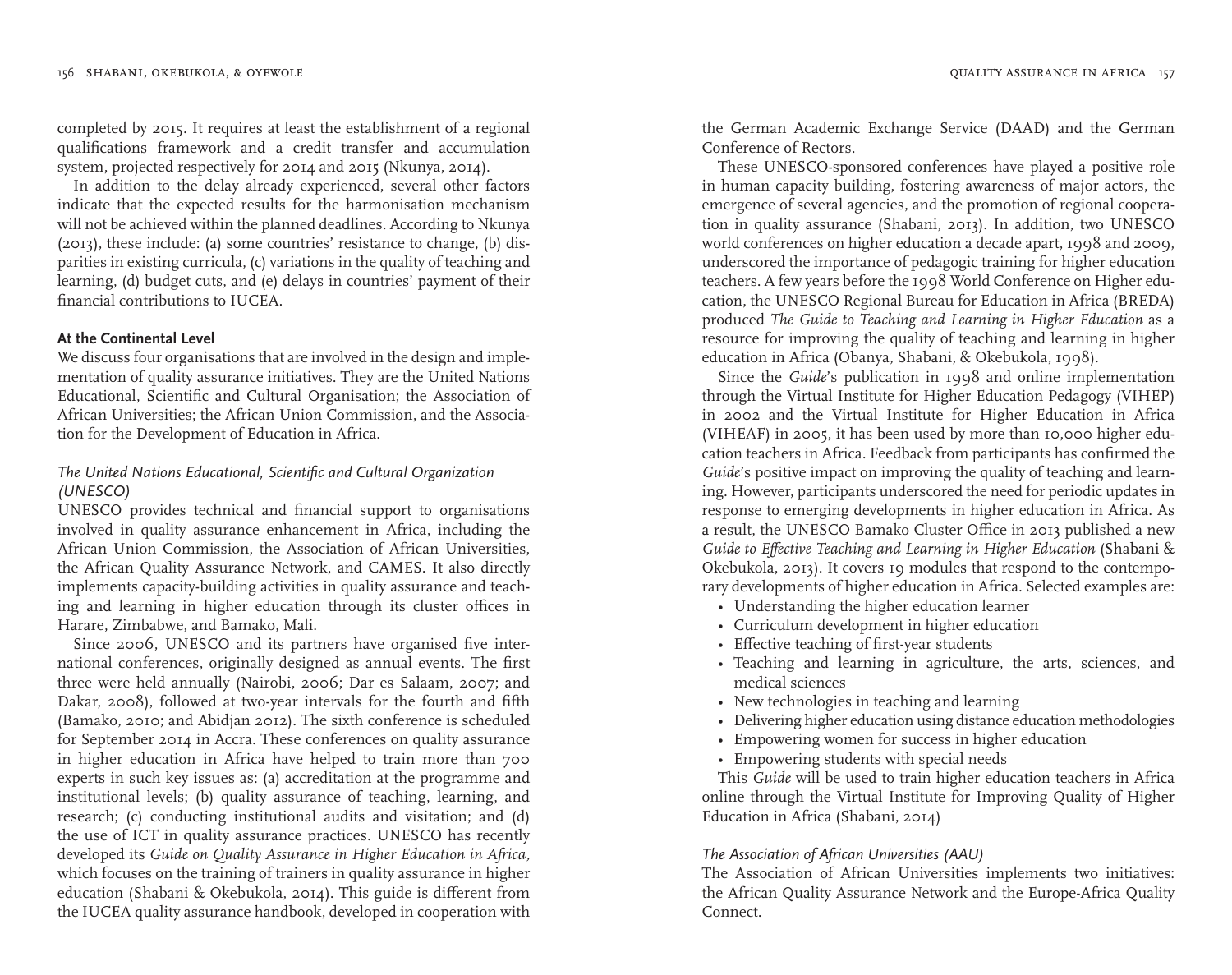*1. The African Quality Assurance Network (AfriQAN)* was established by the Association of African Universities in 2007 to promote collaboration among existing quality assurance agencies. Its main activities are capacity building of these agencies and the implementation of the African Quality Assurance Peer Review Mechanism (AQAPRM).

AfriQAN organised several capacity-building training workshops for national quality assurance agencies in Africa with the support of the Global Initiative for Quality Assurance Capacity (GIGAC), an initiative of the World Bank implemented under the coordination of UNESCO. Some of these workshops were organized in collaboration with the International Network for Quality Assurance Agencies in Higher Education (INQAAHE). In addition to AfriQAN and INQAAHE, implementation of GIGAC involved five other regional quality assurance networks covering Arab countries, Asia and Pacific, Caribbean countries, Europe, and Latin America.

AfriQAN set up the African Quality Assurance Peer Review Mechanism to assess, on a voluntary basis, the performance of a quality assurance agency by another agency, on the basis of established criteria. The first peer review mission was organised in December 2011 at the Tertiary Education Commission (TEC) in Mauritius. Recommendations made for improving TEC's operations are currently being implemented. However, the sustainability of this programme depends on AfriQAN's ability to mobilise new financial resources (Okebukola, 2011b; Shabani, 2013).

*2. The Europe-Africa Quality Connect Pilot Project*, co-funded by the Erasmus Mundus programme and the European Union Commission, was established in October 2010 with the goal of strengthening institutional development and quality assurance in five Sub-Saharan African institutions: the University of Namibia; Kenyatta University, Kenya; Omar Bongo University, Gabon; Institute of Professional Studies, Ghana; and Ahmadu Bello University, Nigeria. The Association of African Universities implemented this project in 2010-2012 in collaboration with the European Universities Association, the University of Aveiro in Portugal, and the Irish University Quality Board.

The pilot project implemented the Institutional Evaluation Programme (IEP, 2010) including the following activities: (a) institutional evaluations in five universities participating in the project; (b) training workshops for experts of the evaluation teams; (c) workshops on selfevaluation, and (d) a final dissemination conference. The project was successfully completed in September 2012 with the following two major outcomes: It confirmed the need to conduct institutional evaluations in Africa, and it showed that the Institutional Evaluation Programme is

applicable to different African higher education contexts. At the final dissemination conference held in June 2012 in Addis Ababa, Ethiopia, the AAU made a commitment to mobilise resources that will allow applying this project to other institutions.

#### *The African Union Commission (AUC)*

The African Union Commission currently implements three initiatives: (a) the Higher Education Harmonisation Strategy, (b) the Tuning Africa Project, and (c) the African quality assurance rating mechanism. The AUC also supports the Association for the Development of Education in Africa in its efforts to establish an African higher education and research space in accordance with a recommendation of the 2009 World Conference on Higher Education.

*1. The African Higher Education Harmonisation Strategy* was adopted in 2007 to achieve the following five core results by 2015 (African Union, 2007a):

- Establishment and maintenance of the continental political commitment to the process of harmonisation
- Cooperation in an information exchange
- Development and maintenance of a continental framework for higher education qualifications
- Creation of minimum standards in targeted qualifications
- Establishment of joint curriculum development and student mobility schemes

We agree that achieving these results, especially in combination, will improve the comparability and compatibility of higher education programmes and qualifications. The harmonisation strategy will therefore facilitate the mutual recognition of qualifications; promote academic mobility on the continent, and contribute towards the establishment of an African higher education and research space.

Unfortunately, recent reports on the implementation of the harmonisation strategy work plan show that it is currently lagging in some tasks and will not achieve some of the results expected at the end of its implementation date in 2015 (Oyewole, 2011, 2013; Shabani, 2013). These include the establishment of a continental qualifications framework, the development of a continental credit transfer and accumulation system, and the creation of a central database on the recognition of qualifications. These three tools are required to ensure the effective implementation of the joint curricula, student mobility schemes, and the revised Arusha Convention.

The Regional Convention on the Recognition of Studies, Certificates, Diplomas, Degrees, and other Academic Qualifications in Higher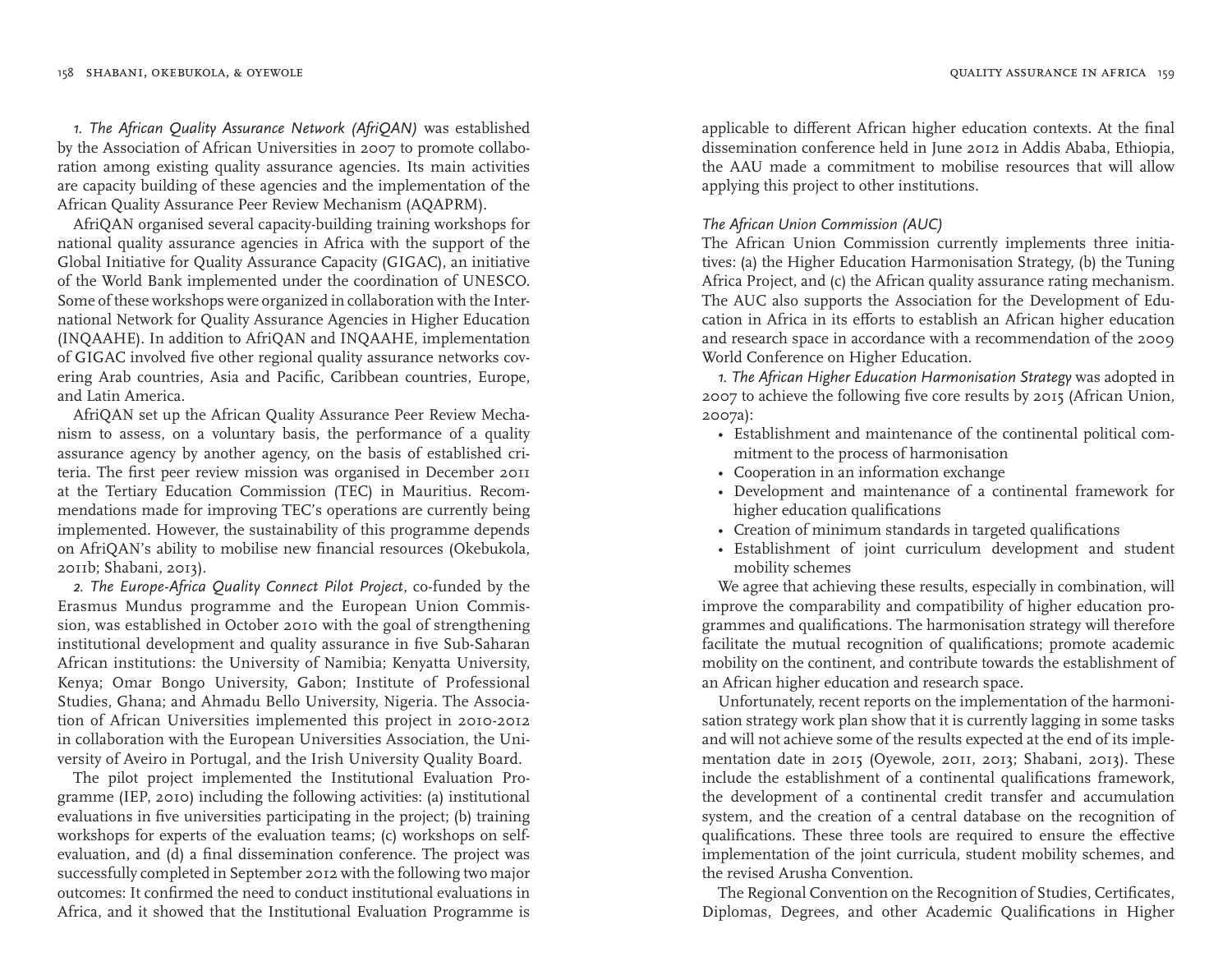Education in the African States, also known as the Arusha Convention was adopted by the African Ministers of Education in December 1981 in Arusha, Tanzania, to promote academic mobility. The implementation of the convention was weak, partly because, by 2002, it had been ratified by only 22 member nations. In 2002 UNESCO and the Commonwealth of Learning collaborated on revising the convention, a process motivated by the major challenges facing higher education in Africa in the early 2000s, including a rapid increase in student enrolments, the deterioration of the quality of education, and the lack of relevance and equity in the higher education systems. As the African Union recognised, it was necessary to adapt appropriately such existing legal instruments as the Arusha Convention to ensure that they confront and help resolve these serious challenges (AU, 2011). Since 2007, the revision continued jointly by UNESCO and the African Union Commission; it was competed in 2013.The slow progress made in both the revision of the convention and implementation of the strategy could indicate that the mechanisms for overseeing these processes were ineffective.

Indeed, although the Arusha Convention and the harmonisation strategy focus primarily on the quality of academic programmes and institutions, their implementation does not adequately involve stakeholders in higher education and quality assurance. The delay in implementing the revision of the convention and the harmonisation strategy must be at least partly attributed to the member countries' reluctance to undertake the measures necessary to expedite these processes. It also seems inevitable that implementation of the revised Arusha Convention will face some challenges due to the lack of tools needed to ensure transparent and fair assessment of qualifications and periods of the studies.

*2. The Tuning Africa Pilot Project* is a collaborative, highly consultative process that involves major higher education stakeholders from specific subject areas in curriculum development to enhance student competences. It focuses on required generic and subject-specific competences, credit transfer and accumulation systems, teaching and learning approaches, and assessment and quality enhancement. Those involved in the Tuning Africa pilot project anticipated that it would promote implementation of the Harmonisation strategy. It was launched in 2011 with funding from the European Union Commission for a period of 18 months to focus on the identification of generic and subject-specific competences. The intended learning outcomes and skills are clustered in the following five subjects areas: agriculture, civil engineering, mechanical engineering, medicine, and teacher education.

This exercise involved 57 universities in all five of the African regions and all the major stakeholders at national, institutional, and community levels including professional associations, the private sector, students, future employers, and beneficiaries of the higher education services. The skills and competences identified through Tuning for each subject area had, as a goal, comparability with and the ability to meet the needs and priorities of the labour market. The Tuning project as it unfolds will facilitate the harmonisation of programmes at the level of subject areas. It will therefore contribute to the establishment of a continental credit transfer and accumulation system and, consequently, to the promotion of students' mobility.

The Tuning Africa project has been integrated in the new Erasmus+ Programme adopted by the European Union for 2014-2020 (European Union, 2013). A detailed analysis on the experience of the Tuning Africa pilot project has been recently published by Hahn and Teferra (2013) with subject-specific analyses appearing in Onana, Oyewole, Teferra, Beneitone, González, and Wagenaar (2014).

*3. The African Quality Rating Mechanism (AQRM)* was established in 2007 by the African Union (AU, 2007b) to encourage higher education institutions to voluntarily assess their performance against a set of criteria established in the quality rating mechanism survey questionnaire (AU, 2009). These criteria are largely consistent with the standards for institutional quality assurance used in Nigeria and South Africa (Shabani, 2013). The AQRM differs, however, from ranking systems. It helps to put African higher education institutions in clusters according to prescribed quality standards required for participation in continental academic mobility programmes such as the Mwalimu Nyerere scholarship scheme launched in 2007 to contribute to training and retention of high-level human resources in key areas of sustainable development. AQRM will also be used to select institutions that will be considered for membership in the Pan African University networks of centres of excellence.

In 2010, 32 higher education institutions from 11 countries participated in the pilot project, undertaken on the basis of self-assessment. A project report produced by the African Union Commission noted some shortcomings including lack of external validation of the selfassessment results and difficulty in drawing relevant conclusions from the information collected since some institutions failed to complete the entire survey (AU, 2012; Mohamedbhai, 2012c; Shabani, 2013).

The African Union Commission report recognises the need to revisit the survey and to conduct another pilot phase prior to scaling up the mechanism to all the institutions. Based on the lessons learned from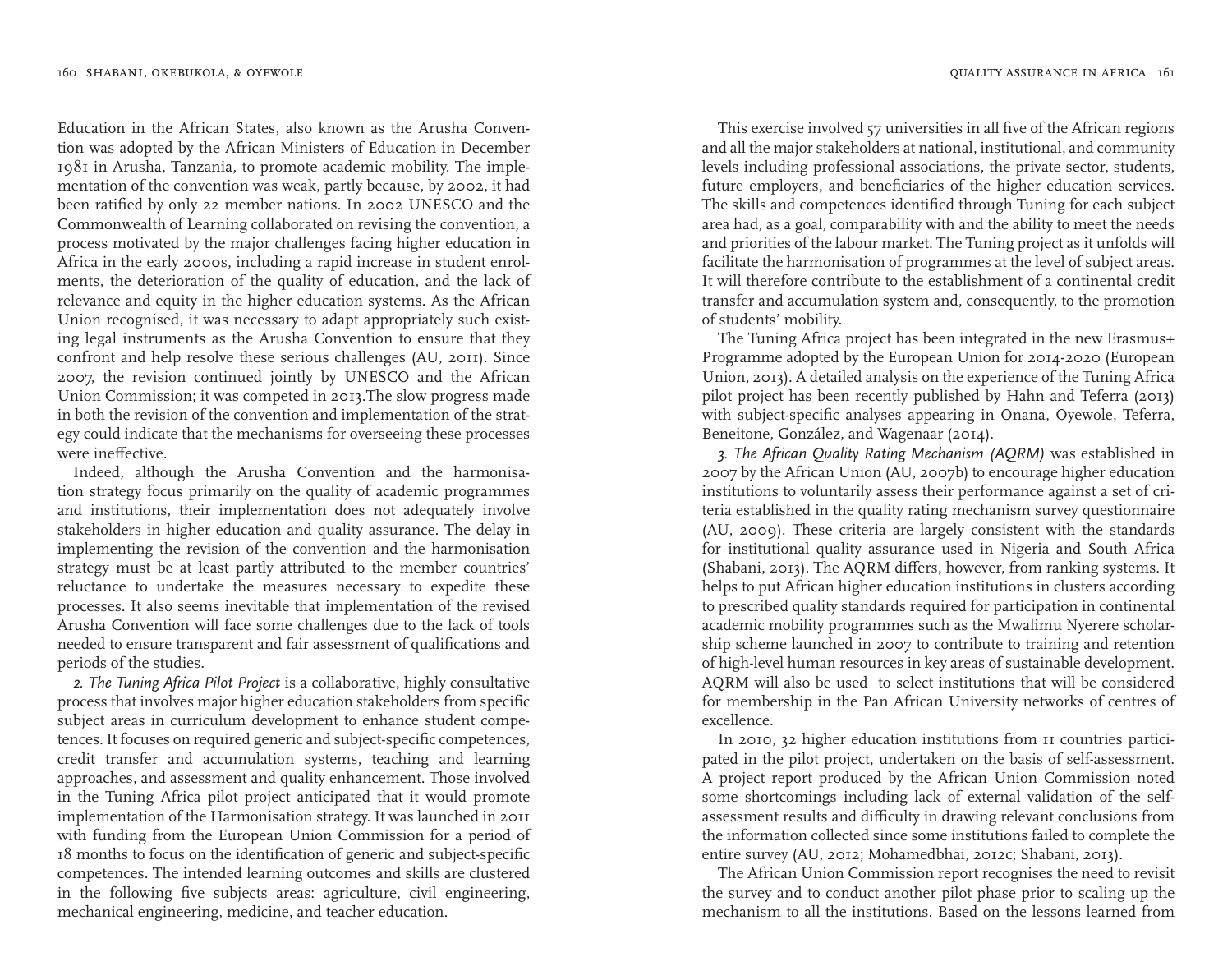the first pilot phase, the African Union Commission revised its survey questionnaire in August 2013 in collaboration with the Association of African Universities and invited higher education institutions to participate in a new pilot phase that is currently being implemented in 2014. Hopes are high in Africa and the rest of the world that AQRM will evolve into a respectable international rating scheme.

#### *The Association for the Development of Education in Africa (ADEA)*

The UNESCO-sponsored 2009 World Conference on Higher Education recommended that Africa establish a continental quality assurance mechanism to catalyse the development of an African higher education space. As a follow-up to this recommendation, the ADEA Working Group on Higher Education convened a brainstorming session of experts in December 2010 in Accra, Ghana, to discuss modalities for establishing such a space. The meeting adopted a concept note (ADEA, 2011) and initiated the development of a set of analytical studies to document the process of construction of an African Higher Education and Research Space (AHERS) The next step is to submit the project document to the Conference of African Ministers of Education for approval.

Meanwhile, the African Union Commission has launched the process of establishing an African Accreditation Framework. This initiative together with the proposed project of establishing an African quality assurance framework and the Tuning Africa project will provide a strong foundation for developing the African Regional Qualifications Framework and a comparable credit transfer, thereby contributing to the construction of the AHERS.

#### **The Challenges**

The improvement of quality of higher education in Africa and the strengthening of quality assurance regimes confront at least three challenges: (a) weaknesses in implementing the higher education harmonisation strategy, (b) inadequate human capacity, and (c) institutional lethargy.

*Weaknesses in Implementing the Higher Education Harmonisation Strategy* In the last 15 years, the Regional Conventions on the Recognition of Studies, Certificates, Diplomas, Degrees and Other Academic Qualifications in Higher Education in the States belonging to the Europe, Africa and the Asia-Pacific regions, adopted 1979, 1981, and 1983 respectively, have undergone revisions for the purpose of improving transparency and efficiency in recognition procedures, of making qualifications more easily understandable, and for enhancing academic mobility.

These revised conventions were expected to serve as building blocks for constructing higher education areas. The revised European Convention now called the Convention on the Recognition of Qualifications concerning Higher Education in the European Region (popularly known as the Lisbon Convention) adopted in Lisbon on April 11, 1997, facilitated the creation and refinement of several tools that allowed improved comparability of qualifications. These tools include: (a) the European Network of Information Centres on Academic Recognition and Mobility, (b) the European Association for Quality Assurance in Higher Education, (c) the European Quality Assurance Register for Higher Education, (d) the European Credit Transfer and Accumulation System, and (e) the Diploma Supplement, which a higher education institution issues to provide an easy-to-understand description of the qualification, especially for non-national employers and institutions. The implementation of the Bologna Process, which began in 1999, has relied emphatically on the use of these tools and mechanisms.

The situation in Africa is different. Indeed, the revised Arusha Convention which was expected to support the implementation of the harmonisation strategy was completed only in 2013. The harmonisation strategy includes activities related to the finalisation of the revised Arusha Convention, preparations for its signature and ratification, and the development of tools required to ensure the mutual recognition of degrees and periods of studies among member nations. However, its implementation is lagging, including aspects related to the Arusha Convention. Furthermore, although the harmonisation strategy was planned to build on existing initiatives at national and regional levels, no mechanism has been set up to ensure a cooperative relationship between harmonisation and these initiatives. Finally, the strategy's implementation does not adequately involve stakeholders in higher education and quality assurance, thus raising the prickly challenges of ownership, inclusiveness, and leadership as pointed out by Teferra (2012).

#### *Inadequate Capacity Building*

Today, quality assurance is at the heart of all efforts to revitalise higher education in Africa. These efforts have led to a rapid increase in the number of quality assurance agencies. However, at least 60% of the agencies lack the human and institutional capacity needed to implement their mandates effectively (Shabani, 2013). Strengthening these capacities is urgent, as is the demand that it be done in the present moment, especially given the awareness of several African countries of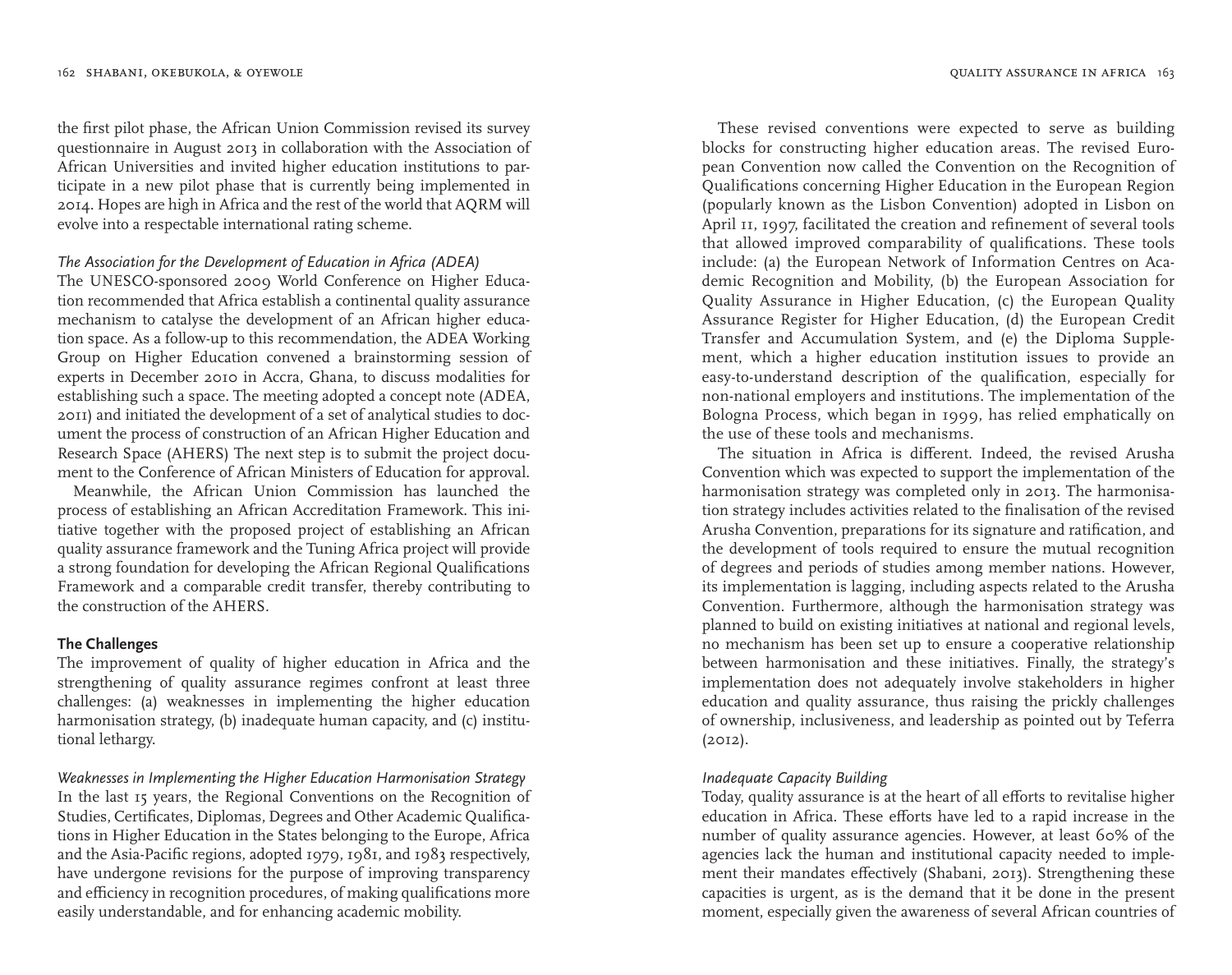the need for new institutions that can respond adequately to growing demands in their own nations for greater access to higher education.

#### *Institutional Lethargy*

Many of the higher education institutions in Africa still delay in developing quality assurance at both the national and continental levels. Few practitioners at the institutional level are aware of the Arusha Convention, either in its original or its revised form, or of the AHERS programme. Policymakers and leaders of higher education institutions still need to be encouraged to show commitment to the revitalisation process. Quality assurance must start at the local institutional levels, and members of university governing councils and other leadership positions must not be those who see universities as money-making sources or as methods of pursuing other political or personal interests. Universities in Africa should become aware that quality starts with their commitment to their institution's vision, mission, and values and that such a commitment must not be made to serve other political and social ends.

# **Concluding Remarks and the Way Forward**

This article reviewed the major initiatives taken at the national, regional, and continental levels to improve the quality of higher education in Africa. These initiatives include: (a) the creation or strengthening of quality assurance mechanisms; (b) critical revisions of conventions on mutual recognition of degrees and periods of studies; (c) the harmonisation of programmes and qualifications, and (d) the construction of an African higher education and research space.

The review has identified a major opportunity for regional quality assurance stakeholders. Indeed, as discussed in the section on the Inter-University Council for East Africa, that body has been quite successful in establishing a regional quality assurance system in the East African Community. Higher education proponents urge that other regional communities consider developing similar models, which will improve the quality of higher education in their respective regions. Actually, the successful implementation of the system in East Africa led the German Academic Exchange Service (DAAD) to initiate a similar system in West and Central Africa in 2013 in collaboration with the African and Malagasy Council for Higher Education and UNESCO (DAAD/UNESCO, 2012).

In the light of the challenges identified, we recommend the following actions to the stakeholders at national, regional, and continental levels:

• Allow the participation of all the stakeholders in the various ongoing reform processes to make them more effective

- Strengthen the capacity of stakeholders in the areas of quality assurance
- Improve institutional capacity in teaching and learning in higher education, using, for example, the 2013 *Guide to Effective Teaching and Learning in Higher Education* developed by UNESCO
- Build capacity for the rapid development of tools required to facilitate the mutual recognition of degrees and periods of studies, to improve the comparability of programmes, to provide better matches among qualifications in various higher education programmes, and to promote mobility. These steps will facilitate the more rapid realisation of the African Higher Education and Research Space (AHERS) and establish a stronger foundation for future developments.

# **References**

ADEA. Association for the Development of Education in Africa. (2011). *Creating an African higher education and research space: A concept note.* Tunis: ADEA. Retrieved on January 8, 2014, from https:// www.google.fr/?gfe\_rd=cr&ei=u2RaU9T9AsLX8gfG5YBw#q=AD EA+Creating+an+African+higher+education+and+research+spac e%3A+A+concept+note.

African and Malagasy Council for Higher Education. See CAMES.

- AIMS. The African Institute for Mathematical Sciences (AIMS-Senegal). (2013). Retrieved on February 22, 2014, from http://www. aims-senegal.sn/.
- AU. African Union (2007a). *Harmonisation of higher education programmes in Africa: A strategy for the African Union.* Third Ordinary Session of the Conference of Ministers of Education of the African Union (COMEDAF III), August 6-10, 2007, Johannesburg, South Africa.
- AU. African Union. (2007b). *Developing an African higher education quality rating system.* Meeting of the Bureau of the Conference of Ministers of Education of the African Union (COMEDAF II+), May 29-31, 2007, Addis-Ababa.
- AU. African Union, (2009). *Developing a quality rating mechanism for African higher education.* Survey questionnaire. Addis Ababa, 2009.
- AU. African Union. (May 2011). *Regional convention on the recognition of studies, certificates, diplomas, degrees, and other academic qualifications in higher education in African states.* First extraordinary session of the Conference of Ministers of Education of the African Union (COMEDAF IV+), Nairobi, Kenya, May 11-13, 2011.
- AU. African Union. (2012, April). *African quality rating mechanism: 2010*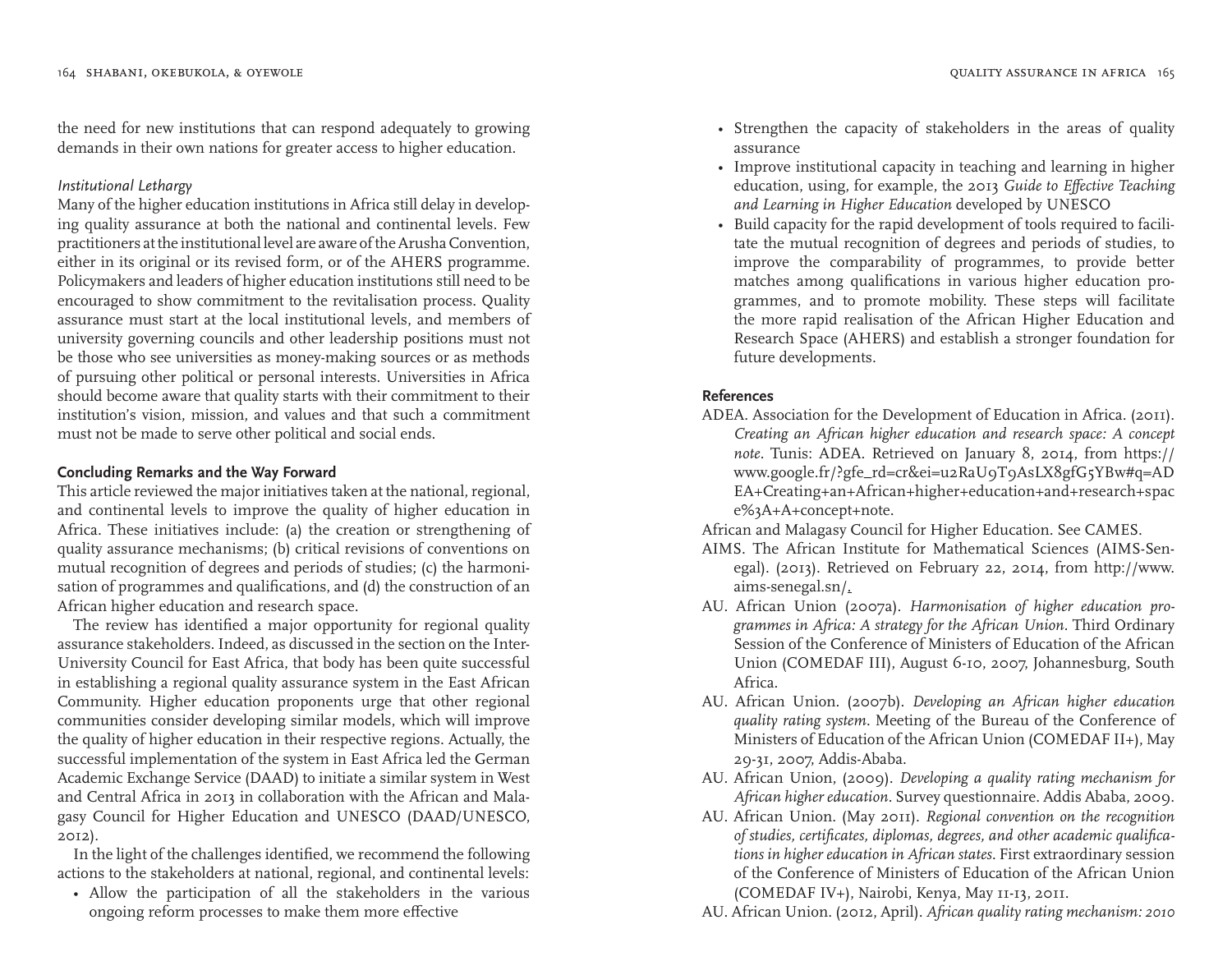*pilot self rating of higher education institutions: Summarised report.* Addis Ababa: AU.

- CAMES. African and Malagasy Council for Higher Education. (1993, September 20-25). *Colloque spécial du CAMES sur la reconnaissance et l'équivalence des diplômes étrangers.* Conference held at Niamey, Niger. Retrieved on February 11, 2014, from http://www.lecames. org/IMG/pdf/diplomes\_colloque\_special\_niamey\_20\_25\_1993. pdf.
- CAMES. African and Malagasy Council for Higher Education. (2006). *Résolution no. 4 sur le passage au LMD.* Retrieved on February 10, 2014, from http://www.lecames.org/IMG/pdf/Resolution0406CAMES.pdf.
- CAMES. African and Malagasy Council for Higher Education. (2007a). *Programmes: Reconnaissance et équivalence des diplômes.* Présentation du programme. Retrieved on January 30, 2014, from http:// www.lecames.org/IMG/article\_PDF/article\_6.pdf.
- CAMES. African and Malagasy Council for Higher Education. (2007b.) *Proposition de référentiel au format LMD: Equivalence et reconnaissance du CAMES.* Retrieved on February 1, 2014, from http://www. lecames.org/diplome\_cames/files/référentiel\_LMD-2.pdf.
- CAMES. African and Malagasy Council for Higher Education. (2013a, September). *Le CAMES: Un outil de construction de l'excellence dans l'enseignement supérieur, la recherche scientifique et l'innovation.* (in press).
- CAMES. African and Malagasy Council for Higher Education. (2013b). *Répertoire sur la reconnaissance et l'équivalence et l'assurance qualité.* http://www.lecames.org/diplome\_cames/.
- CEMAC. *Communauté économique et monétaire de l'Afrique Centrale.* Central African Economic and Monetary Community. (2005). *Sixième session de la conférence des chefs d'états. Déclaration de Libreville sur la construction de l'espace CEMAC de l'enseignement supérieur, de la recherche et de la formation professionnelle.* Retrieved on January 14, 2014, from http://www.cemac.int/sites/default/ files/documents/files/declaration%20de%20lbv%20sur%20 enseignement%20superieur.pdf.
- CNAES. (2013a). Concertation Nationale pour l'avenir de l'enseignement supérieur au Sénégal; National Dialogue for the Future of Higher Education in Senegal. *L'enseignement supérieur en chiffres.* Retrieved on January 25, 2014, from http://www.cnaes.sn/index.php/sliders/ les-chiffres-de-l-ens-sup.
- CNAES. (2013b). Concertation Nationale pour l'avenir de l'enseignement supérieur au Sénégal; National Dialogue for the Future of Higher

Education in Senegal. *Concertation nationale pour l'avenir de l'enseignement supérieur au Sénégal. Rapport général.* Retrieved on January 25, 2014, from http://www.cnaes.sn/.

- DAAD/UNESCO. (2012). Deutscher Akademischer Austauschdienst (German Academic Exchange Service) (2012). *Conference on strengthening regional cooperation in quality assurance in Central and West African universities, in Dakar, Senegal, November 15-17, 2012.*  Retrieved on January 16, 2014, from http://www. unescoafrica.org/ highered/.).
- Daniel, J., & Uvaliæ-Trumbic, S. (Eds.). (2013). *A guide to quality in online learning.* Retrieved on January 14, 2014, from http://www. contactnorth.ca/tips-tools/guide-quality-online-learning.
- EAC. East African Community. (2009). *Protocol on the establishment of the East African Community Common Market: Intergovernmental agreement.* Arusha: EAC, 2009. Retrieved on February 11, 2014, from http:// www.commonmarket.eac.int/documentation/doc\_ view/48-common-market-protocol.raw?tmpl=component.
- European Ministers of Higher Education. (2001, May 19). *Towards the European higher education area: Communiqué of the meeting of European Ministers in charge of Higher Education in Prague*. Retrieved on January 30, 2014, from http://www.ond.vlaanderen.be/hogeronderwijs/bologna/documents/MDC/PRAGUE\_COMMUNIQUE.pdf.
- European Ministers of Higher Education, (2013, September 19). *Realising the European higher education area: Communiqué of the conference of ministers responsible for higher education.* Retrieved on January 13, 2014, from http://www.ond.vlaanderen.be/hogeronderwijs/ bologna/documents/MDC/Berlin\_Communique1.pdf.
- European Union. (2013). *Erasmus+: Worldwide opportunities for higher education cooperation, 2013.* Retrieved on January 2, 2014, from http://www.oead.at/fileadmin/icm/eu\_dritt/2013/Erasmus\_\_ international\_leaflet.pdf.
- IEP. Institutional Evaluation Programme. (2010). *10 year anniversary. Institutional evaluation programme.* European Universities Association, Brussels, 2004. Retrieved on February 20, 2014, from http://www.eua.be/eua/jsp/en/upload/IEP\_anniversary\_brochure.1086687063630.pdf.
- IUCEA. Inter University Council of East Africa. (1980). *Overview of the IUCEA.* Retrieved on January 30, 2014, from http://www.iucea. org.
- Hahn, K., & Teferra, D. (2013). Tuning as an instrument of systematic higher education reform and quality enhancement: The African experience. *Tuning Journal for Higher Education* Issue No. 1, 127-163.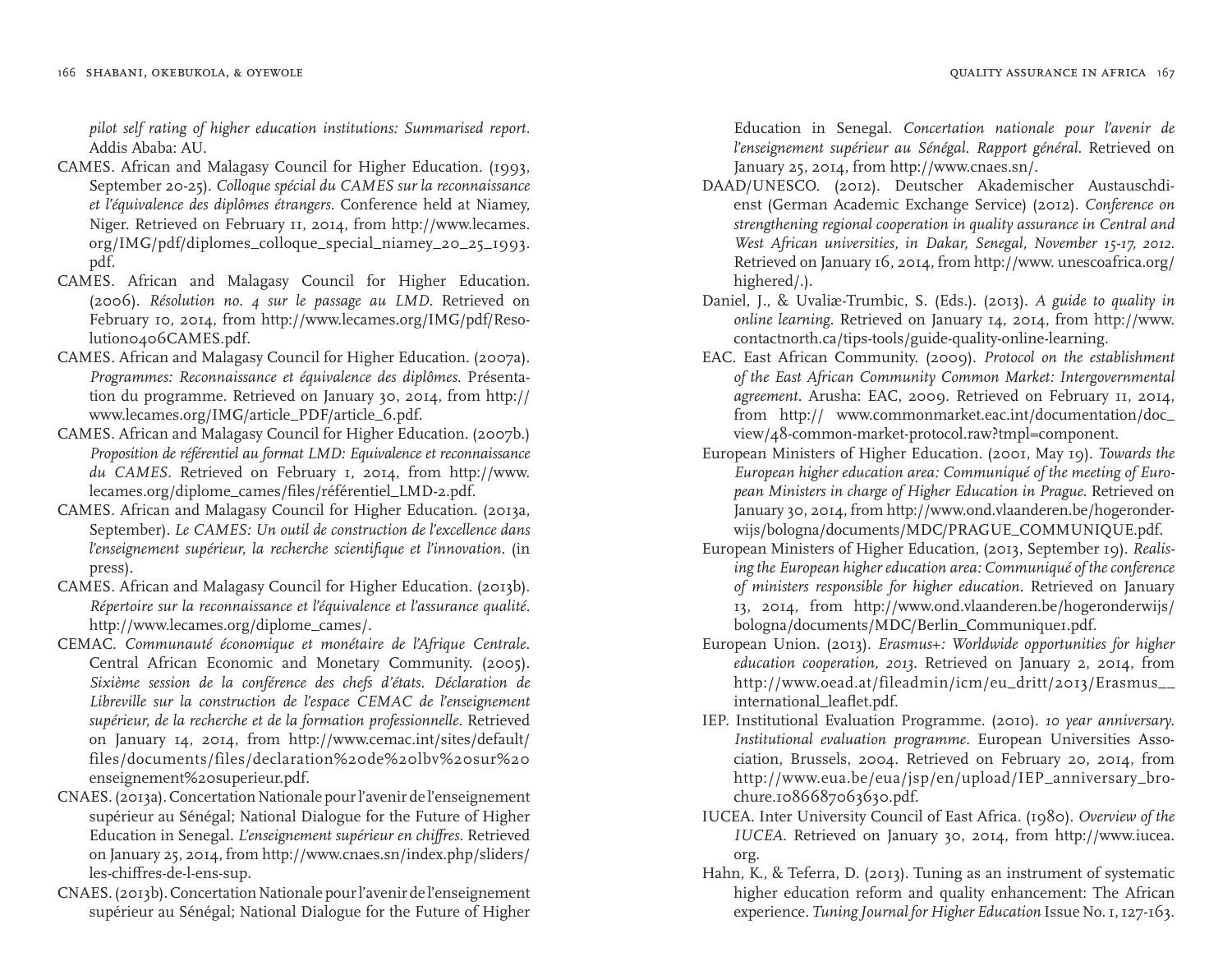Retrieved on February 28, 2014, from http://www.tuningjournal. org/public/site/01/01\_TuningJournal\_NewProfilesForNewSocieties.pdf.

- Lemaitre, M. J., Matos, N., & Teichler, U. (2011, March). *East African-German cooperation in enhancing quality assurance in higher education: An external review of the IUCEA-DAAD pilot initiative.* IUCEA, Kampala, 2011. Retrieved on January 8, 2014 from http:// iucea1.org/qawp/wp-content/uploads/2013/12/REVIEW-IUCEA-DAAD-QA-INITIATIVE-MARCH-2011.pdf.
- Marope, P.T.M., Wells, P. J., & Hazelkorn, E. (Eds.). (2013). *Rankings and accountability in higher education uses and misuses.* United Nations Educational, Scientific, and Cultural Organisation. Retrieved on January 8, 2014, from http://www.unesco.org/new/typo3temp/ pics/69b714f58c.jpg.
- Materu, P. (2007). *Higher education quality assurance in Sub-Saharan Africa: Status, challenges, opportunities, and promising practices.* Washington, DC.: World Bank. Retrieved on January 13, 2014, from http://www.eua.be/Libraries/QA\_Connect/wp124\_qa\_higher\_ edu\_africa.sflb.ashx.
- Mohamedbhai, G. (2012a). *Global rankings of universities: Where do African universities stand?* Paper presented at PULSAR Residential Workshop, Johannesburg, South Africa, November 5-9, 2012. Retrieved on February 2, 2014, from http://www.sarua. org/files/PULSAR/Presentations/3-Prof %20Mohamedbhai%20 Global%20Rankings.pdf.
- Mohamedbhai, G. (2012b, March 11). Are national goals for doctoral education realistic? *University World News*, Issue No. 212. Retrieved on January 18, 2014, from http://www.universityworldnews.com/ article.php?story=20120306150045171.
- Mohamedbhai, G. (2012c). *African quality rating mechanism: Pilot results and challenges in future implementation.* Paper presented at PULSAR Residential Workshop, Johannesburg, South Africa, November 5-9, 2012. Retrieved on January 18, 2014, from http://www.universityworldnews.com/article.php?story=20120928170840119.
- Nkunya, M.H.H. (2013, September 14). East Africa higher education boss warns of more harmonisation delays. *University World News*, Issue No. 287. Retrieved on January 8, 2014, from http://www.universityworldnews.com/article.php?story=20130913115149427.
- Nkunya, M.H.H. (2014, January 17). Why higher education harmonisation is taking so long. *University World News,* Issue No. 303. Retrieved on February 8, 2014, from http://www.universityworldnews.com/article.php?story=20140117145931648.
- Nkunya, M.H.H., & Cosam, J. C. (2012). *Developing a regional quality assurance system for higher education in East Africa: Progress and experiences.* Kampala, Uganda: Inter University Council for East Africa.
- Obanya, P., Shabani, J., & Okebukola, P. (1998). *A guide to teaching and learning in higher education.* Dakar: UNESCO Regional Bureau for Education in Africa (BREDA).
- Okebukola, P. A. (2011a.) *Nigerian universities and world ranking: Issues, strategies, and forward planning.* Paper presented at the 2011 Conference of Association of Vice-Chancellors of Nigerian Universities, held at Covenant University, Ota, June 27-30, 2011. Retrieved on February 3, 2014, from http://www.google.com/url?sa=t&rct=j&q =&esrc=s&source=web&cd=2&cad=rja&ved=0CDEQFjAB&url=h ttp%3A%2F%2Fxa.yimg.com%2Fkq%2Fgroups%2F196748%2F1 394473132%2Fname%2FOkebukola-University-Ranking-2011.pdf and &ei=\_a34UpLOCsSb0QXRioH4AQ&usg=AFQjCNFA4H6Ks BpQ0rRqNGH3rowmiDv4ZA&bvm=bv.60983673,d.bGQ.
- Okebukola, P. A. (2011b). *Peer review of quality assurance in Africa.* Retrieved on February 3, 2014, from http://www.academia.edu/5166995/ Peer\_Review\_Of\_Quality\_Assurance\_Agencies\_In\_Africa.
- Okebukola, P. A. (2013, September 24-25). *Legislative framework for enhancing minimum standards in Nigeria's federal education system.* Paper presented at the Conference of the Nigeria Legislature on Education Organised by the Senate Committee on Education on the theme of "Transforming Nigeria's Education Sector: The Legislative Agenda." Abuja, Nigeria: National Universities Commission.
- Okebukola, P. A. (2014, January 29-30). *Emerging regional developments and forecast for quality in higher education in Africa.* Paper presented at the 2014 International Quality Group Annual Conference organised by the Council on Higher Education in Africa. Washington, DC: CHEA.
- Okebukola, P., & Shabani, J. (2007). Quality assurance and accreditation in higher education in Sub-Saharan Africa. In Global University Network for Innovation (GUNI) (Ed.), *Higher education in the world 2007: Accreditation for quality assurance—what is at stake?* (pp 46-59). New York: Palgrave Macmillan.
- Okebukola, P. A., & Shabani, J. (2012). Report of the study on the establishment of the Africa regional quality assurance framework. Study commissioned by the ADEA (Association for the Development of Education in Africa) Working Group on Higher Education, Tunis, 2012.
- Onana, C. A., & Oyewole, O., Teferra, D., Beneitone, P., González, J.,